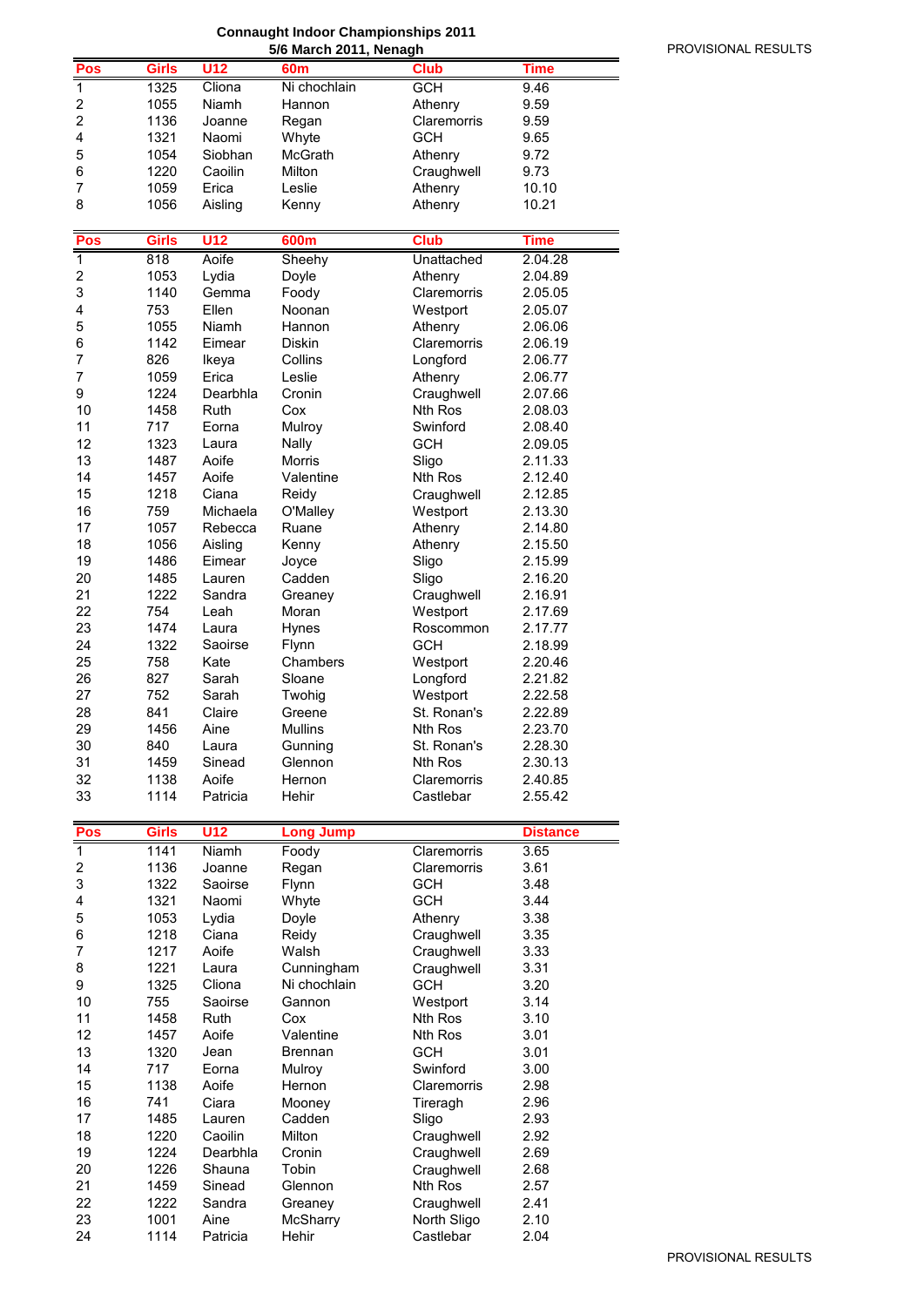| Pos                     | Girls        | U12              | <b>Shot Putt</b> |                        | <b>Distance</b>    |
|-------------------------|--------------|------------------|------------------|------------------------|--------------------|
| 1                       | 1136         | Joanne           | Regan            | Claremorris            | 6.71               |
| $\overline{\mathbf{c}}$ | 1054         | Siobhan          | <b>McGrath</b>   | Athenry                | 6.52               |
| 3                       | 758          | Kate             | Chambers         | Westport               | 5.57               |
| 4                       | 1456         | Aine             | <b>Mullins</b>   | Nth Ros                | 5.29               |
| 5                       | 750          | Kate             | O'Malley         | Westport               | 5.26               |
| 6                       | 755          | Saoirse          | Gannon           | Westport               | 5.23               |
| 7                       | 1226         | Shauna           | Tobin            | Craughwell             | 5.02               |
| 8                       | 1142         | Eimear           | Diskin           | Claremorris            | 4.31               |
| 9                       | 1486         | Eimear           | Joyce            | Sligo                  | 2.71               |
|                         |              |                  |                  |                        |                    |
| Pos                     | Girls        | U12              | <b>High Jump</b> |                        | <b>Height</b>      |
| $\overline{\mathbf{1}}$ | 1221         | Laura            | Cunningham       | Craughwell             | 1.20               |
| $\overline{\mathbf{c}}$ | 1141         | Niamh            | Foody            | Claremorris            | 1.20               |
| 3                       | 753          | Ellen            | Noonan           | Westport               | 1.15               |
| 4                       | 1217         | Aoife            | Walsh            | Craughwell             | 1.10               |
| 5                       | 755          | Saoirse          | Gannon           | Westport               | 1.10               |
| 6                       | 1224         | Dearbhla         | Cronin           | Craughwell             | 1.10               |
| 6                       | 1225         | Sarah            | Phillips         | Craughwell             | 1.10               |
| 8                       | 1226         | Shauna           | Tobin            | Craughwell             | 1.00               |
| 8                       | 1139         | Muirgheal        | Ottewell         | Claremorris            | 1.00               |
| 8                       | 1138         | Aoife            | Hernon           | Claremorris            | 1.00               |
|                         |              |                  |                  |                        |                    |
| Pos                     | <b>Boys</b>  | U <sub>12</sub>  | 60m              | <b>Club</b>            | <b>Time</b>        |
| $\overline{1}$          | 1004         | Joe              | Spelman          | North Sligo            | 9.25               |
| 2                       | 1095         | <b>Bradley</b>   | Nealon           | <b>Ballina</b>         | 9.27               |
| 3                       | 1227         | Daniel           | Callanan-Forde   | Craughwell             | 9.27               |
| 4                       | 1331         | <b>Brian</b>     | O'Malley         | <b>GCH</b>             | 9.35               |
| 5                       | 1143         | James            | Jennings         | Claremorris            | 9.36               |
| 6                       | 1096         | Eoin             | Hallinan         | <b>Ballina</b>         | 9.43               |
| 7                       | 1230         | Jerry            | Keary            | Craughwell             | 9.82               |
|                         |              |                  |                  |                        |                    |
| Pos                     | <b>Boys</b>  | $\overline{U12}$ | 600m             | Club                   | <b>Time</b>        |
| 1                       | 760          | Patrick          | Chambers         | Westport               | 1.50.98            |
| $\overline{\mathbf{c}}$ | 1488         | Leo              | Doherty          | Sligo                  | 1.51.84            |
| 3                       | 762          | Cian             | <b>McAlister</b> | Westport               | 1.56.00            |
| 4                       | 1003         | Owen             | Anderson         | North Sligo            | 1.56.30            |
| 5                       | 1330         | Rory             | Murray           | <b>GCH</b>             | 1.56.71            |
| 6                       | 1238         | <b>Brendan</b>   | Commins          | Craughwell             | 1.59.89            |
| 7                       | 1235         | Sean             | Delaney          | Craughwell             | 2.02.56            |
| 8                       | 839          | Dara             | Mulvihill        | St. Ronan's            | 2.02.58            |
| 9                       | 763          | Fiachra          | <b>Byrne</b>     | Westport               | 2.03.69            |
| 10                      | 1051         | Riain            | Dolan            | <b>Ballinasloe</b>     | 2.07.34            |
| 11                      | 1186         | Mark             | <b>Diffley</b>   | Carrick O S            | 2.07.76            |
| 12                      | 1115         | Shane            | Cooke            | Castlebar              | 2.08.00            |
| 13                      | 1187         | Niall            | Morahan          | Carrick O S            | 2.09.13            |
| 14                      | 1465         | Kelvin           | Morris           | Nth Ros                | 2.15.08            |
| 15                      | 1006<br>1463 | Colm             | <b>McBrien</b>   | North Sligo            | 2.15.10            |
| 16                      |              | James            | <b>Bolger</b>    | Nth Ros                | 2.15.51            |
|                         |              |                  |                  |                        |                    |
| 17<br>18                | 1116<br>1477 | Cormac<br>Tim    | Joyce<br>Lambe   | Castlebar<br>Roscommon | 2.17.02<br>2.20.82 |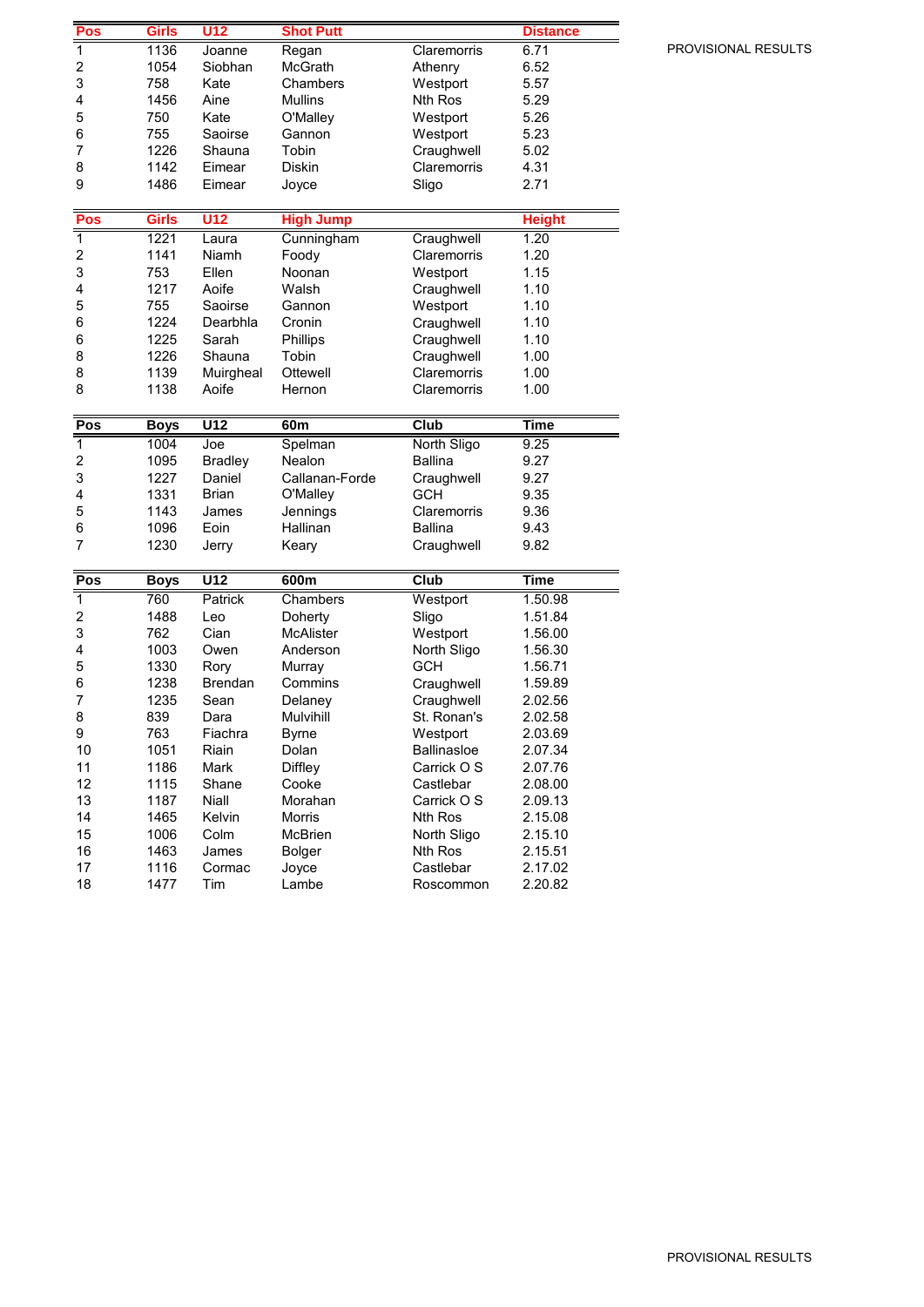| Pos                     | <b>Boys</b>  | U12               | <b>Long Jump</b>     |                               | <b>Distance</b> |
|-------------------------|--------------|-------------------|----------------------|-------------------------------|-----------------|
| $\mathbf 1$             | 1095         | <b>Bradley</b>    | Nealon               | <b>Ballina</b>                | 3.99            |
| $\overline{\mathbf{c}}$ | 1231         | Peter             | Martin               | Craughwell                    | 3.89            |
| 3                       | 1096         | Eoin              | Hallinan             | <b>Ballina</b>                | 3.81            |
| 4                       | 1144         | Aaron             | Commons              | Claremorris                   | 3.78            |
| 5                       | 1230         | Jerry             | Keary                | Craughwell                    | 3.72            |
| 6                       | 1488         | Leo               | Doherty              | Sligo                         | 3.61            |
| 7                       | 1227         | Daniel            | Callanan-Forde       | Craughwell                    | 3.61            |
| 8                       | 1143         | James             | Jennings             | Claremorris                   | 3.58            |
| 9<br>10                 | 1235<br>1489 | Sean<br>Liam      | Delaney              | Craughwell                    | 3.58            |
| 11                      | 1236         | Cillian           | Kerrigan<br>Doyle    | Sligo<br>Craughwell           | 3.53<br>3.47    |
| 12                      | 1003         | Owen              | Anderson             | North Sligo                   | 3.38            |
| 13                      | 762          | Cian              | McALister            | Westport                      | 3.07            |
| 14                      | 1187         | Niall             | Morahan              | Carrick O S                   | 3.02            |
| 15                      | 1229         | Mark              | O'Brien              | Craughwell                    | 2.95            |
| 16                      | 1460         | Adam              | Simon                | Nth Ros                       | 2.95            |
| 17                      | 1466         | Seamus            | Blackwell            | Nth Ros                       | 2.94            |
| 18                      | 1331         | <b>Brian</b>      | O'Malley             | <b>GCH</b>                    | 2.90            |
| 19                      | 1234         | <b>Brian</b>      | Gillen               | Craughwell                    | 2.78            |
| 20                      | 1004         | Joe               | Spelman              | North Sligo                   | 2.63            |
| 21                      | 1061         | Cathal            | Hynes                | Athenry                       | 2.57            |
| 22                      | 763          | Fiachra           | <b>Byrne</b>         | Westport                      | 2.52            |
| 23                      | 1116         | Cormac            | Joyce                | Castlebar                     | 2.34            |
| 24                      | 1002         | Conor             | Herity               | North Sligo                   | 1.86            |
| Pos                     | <b>Boys</b>  | U12               | <b>Shot Putt</b>     |                               | <b>Distance</b> |
| 1                       | 1095         | <b>Bradley</b>    | Nealon               | <b>Ballina</b>                | 7.89            |
| 2                       | 1229         | Mark              | O'Brien              | Craughwell                    | 6.95            |
| 3                       | 1232         | Cian              | Waters               | Craughwell                    | 6.69            |
| 4                       | 1466         | Seamus            | Blackwell            | Nth Ros                       | 6.43            |
| 5                       | 767          | Josh              | Conway               | Westport                      | 6.31            |
| 6                       | 1062         | Diarmuid          | Mullen               | Athenry                       | 6.04            |
| 7                       | 1006         | Colm              | McBrien              | North Sligo                   | 6.02            |
| 8                       | 1061         | Cathal            | Hynes                | Athenry                       | 5.96            |
|                         |              |                   |                      |                               |                 |
| 9                       | 1005         | Cian              | O'Rourke             | North Sligo                   | 5.90            |
| 10                      | 1489         | Liam              | Kerrigan             | Sligo                         | 5.78            |
| 11                      | 1234         | <b>Brian</b>      | Gillen               | Craughwell                    | 5.65            |
| 12                      | 1460         | Adam              | Simon                | Nth Ros                       | 5.54            |
| 13<br>14                | 1096<br>1002 | Eoin<br>Conor     | Hallinan<br>Herity   | <b>Ballina</b><br>North Sligo | 5.41<br>4.62    |
|                         |              |                   |                      |                               |                 |
| Pos                     | <b>Boys</b>  | $\overline{U12}$  | <b>High Jump</b>     |                               | <b>Height</b>   |
| 1                       | 1144         | Aaron             | Commons              | Claremorris                   | 1.30            |
| 2                       | 1236         | Cillian           | Doyle                | Craughwell                    | 1.25            |
| 3                       | 1230         | Jerry             | Keary                | Craughwell                    | 1.20            |
| 4                       | 1235         | Sean              | Delaney              | Craughwell                    | 1.15            |
| Pos                     | Girls        | U13               | <b>60m Hurdles</b>   |                               | <b>Time</b>     |
| $\overline{1}$          | 772          | Alannah           | Gannon               | Westport                      | 10.71           |
| 2                       | 1246         | Emma              | Gaffney              | Craughwell                    | 11.73           |
| 3                       | 1064         | Shannon           | Lee                  | Athenry                       | 11.81           |
| 4                       | 773          | Jennifer          | Chambers             | Westport                      | 12.27           |
| 5                       | 1242         | Michelle          | Duggan               | Craughwell                    | 12.53           |
| 6                       | 1247         | Ciara             | O'Boyle              | Craughwell                    | 12.73           |
| 7                       | 1478         | Shannon           | Quigley              | Roscommon                     | 13.04           |
| Pos                     | Girls        | U13               | 60m                  | <b>Club</b>                   | <b>Time</b>     |
| 1                       | 1338         | Emma              | Connolly             | <b>GCH</b>                    | 8.94            |
| 2                       | 772          | Alannah           | Gannon               | Westport                      | 9.07            |
| 3                       | 1333         | Sarah             | McDonnell            | GCH                           | 9.18            |
| 4                       | 768          | Tara              | McGreevy             | Westport                      | 9.24            |
| 5                       | 837          | Mary              | Stenson              | Sligo                         | 9.41            |
| 6                       | 1332         | Roisin            | Flynn                | <b>GCH</b>                    | 9.43            |
| 7                       | 1242         | Michelle          | Duggan               | Craughwell                    | 9.55            |
| 8<br>9                  | 1240<br>1478 | Eimear<br>Shannon | Loughnane<br>Quigley | Craughwell<br>Roscommon       | 9.55<br>9.61    |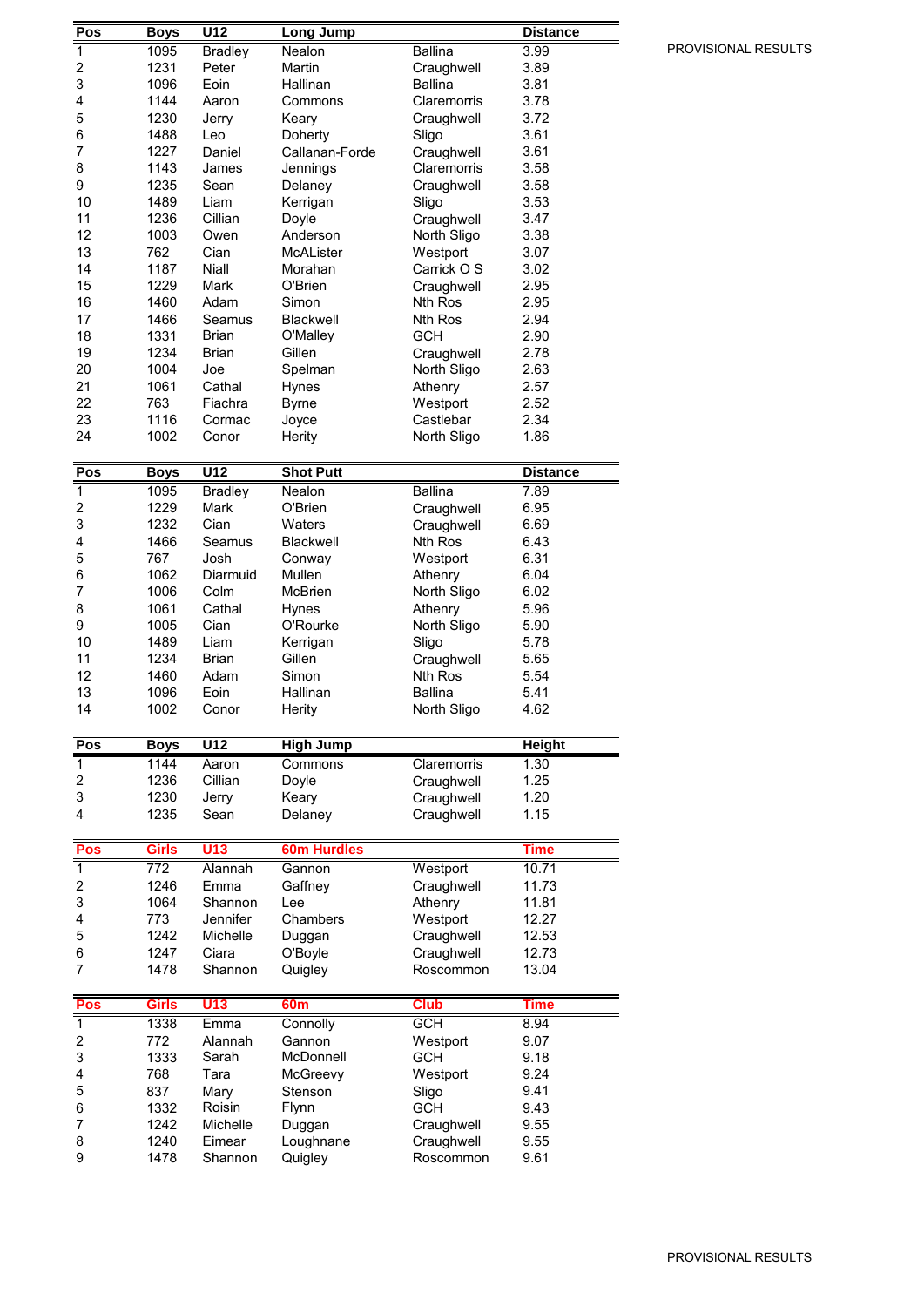| Pos                     | <b>Girls</b>     | U13             | 600m             | <b>Club</b>    | Time            |
|-------------------------|------------------|-----------------|------------------|----------------|-----------------|
| $\overline{1}$          | 1333             | Sarah           | McDonnell        | <b>GCH</b>     | 1.53.43         |
| 2                       | 1335             | Maeve           | Hughes           | <b>GCH</b>     | 1.55.52         |
| 3                       | 1064             | Shannon         | Lee              | Athenry        | 1.56.60         |
| 4                       | 1239             | Dearbhaile      | Walshe           | Craughwell     | 2.00.14         |
| 5                       | 718              | Alice           | Hynes            | Swinford       | 2.00.93         |
| 6                       | 1478             | Shannon         | Quigley          | Roscommon      | 2.03.53         |
| $\overline{7}$          | 1148             | Siobhan         | Lyons            | Claremorris    | 2.04.84         |
| 8                       | 1097             | Emma            | Loftus           | <b>Ballina</b> | 2.06.65         |
| 9                       | 1339             |                 |                  |                | 2.07.49         |
| 10                      | 1188             | Aisling         | McGwynne         | Carrick O S    | 2.10.19         |
| 11                      | 1250             | Erin            | Fitzpatrick      | Craughwell     | 2.11.16         |
| 12                      | 1147             | Grace           | Maguire          | Claremorris    | 2.13.14         |
| 13                      | 1470             | Roisin          | Wynne            | Nth Ros        | 2.13.31         |
| 14                      | 1247             | Ciara           | O'Boyle          | Craughwell     | 2.16.84         |
| 15                      | 1248             | Shona           | Gilligan         | Craughwell     | 2.25.38         |
| 16                      | 1150             | Anna            | Heverin          | Claremorris    | 2.26.20         |
| 17                      | 1149             | Susan           | Macken           | Claremorris    | 2.26.40         |
|                         |                  |                 |                  |                |                 |
| Pos                     | <b>Girls</b>     | U <sub>13</sub> | <b>Long Jump</b> |                | <b>Distance</b> |
| $\overline{\mathbf{1}}$ | 768              | Tara            | <b>McGreevy</b>  | Westport       | 4.07            |
| $\overline{\mathbf{c}}$ | 1241             | Aisling         | Keady-Cummins    | Craughwell     | 3.82            |
| 3                       | 1332             | Roisin          | Flynn            | <b>GCH</b>     | 3.74            |
| 4                       | 1097             | Emma            | Loftus           | <b>Ballina</b> | 3.59            |
| 5                       | 1334             | Aine            | <b>Barber</b>    | <b>GCH</b>     | 3.54            |
| 6                       | 773              | Jennifer        | Chambers         | Westport       | 3.45            |
| 7                       | 1189             | Lillie          | Crossley         | Carrick O S    | 3.44            |
| 8                       | 1007             | Aimee           | Oates            | North Sligo    | 3.39            |
| 9                       | 1248             | Shona           | Gilligan         | Craughwell     | 3.38            |
| 10                      | 807              | Sibeal          | Reynolds         | Ballinamore    | 3.37            |
| 11                      |                  | Ruth            | Cunningham       | <b>GCH</b>     | 3.35            |
| 12                      | 1470             | Roisin          | Wynne            | <b>Nth Ros</b> | 3.31            |
| 13                      | 1117             | Sinead          | Hehir            | Castlebar      | 3.26            |
| 14                      | 1064             | Shannon         | Lee              | Athenry        | 3.25            |
| 15                      | 771              | Stephanie       | Lavelle          | Westport       | 3.23            |
| 16                      | 1333             | Sarah           | McDonnell        | <b>GCH</b>     | 3.21            |
| 17                      | 1250             | Erin            | Fitzpatrick      | Craughwell     | 3.18            |
| 18                      | 1244             | Mary            | Dunphy           | Craughwell     | 3.12            |
| 19                      | 1247             | Ciara           | O'Boyle          | Craughwell     | 3.07            |
| 20                      | 1245             | Kate            | Gilligan         | Craughwell     | 2.87            |
| 21                      | 1149             | Susan           | Macken           | Claremorris    | 2.71            |
| 22                      | 1150             | Anna            | Heverin          | Claremorris    | 2.49            |
| 23                      | 1249             | Kim             | O'Hehir          | Craughwell     | 2.34            |
|                         |                  |                 |                  |                |                 |
| Pos                     | <b>Girls</b>     | U13             | <b>Shot Putt</b> |                | <b>Distance</b> |
| $\overline{\mathbf{1}}$ | 1007             | Aimee           | Oates            | North Sligo    | 6.70            |
| 2                       | 1242             | Michelle        | Duggan           | Craughwell     | 6.11            |
| 3                       | 1243             | Eva             | Prendagast       | Craughwell     | 6.07            |
| 4                       | 1250             | Erin            | Fitzpatrick      | Craughwell     | 5.93            |
| 5                       | 807              | Sibeal          | Reynolds         | Ballinamore    | 5.84            |
| 6                       | 1245             | Kate            | Gilligan         | Craughwell     | 5.80            |
| 7                       | 1117             | Sinead          | Hehir            | Castlebar      | 5.52            |
| 8                       | 1249             | Kim             | O'Hehir          | Craughwell     | 5.25            |
| 9                       | 1244             | Mary            | Dunphy           | Craughwell     | 5.12            |
| 10                      | 718              | Alice           | Hynes            | Swinford       | 5.01            |
| 11                      | 1147             | Grace           | Maguire          | Claremorris    | 4.78            |
| 12                      | 1239             | Dearbhaile      | Walshe           | Craughwell     | 4.49            |
| 13                      | 1149             | Susan           | Macken           | Claremorris    | 4.30            |
|                         |                  |                 |                  |                |                 |
| Pos                     | <b>Girls</b>     | U13             | <b>High Jump</b> |                | <b>Height</b>   |
| $\overline{1}$          | $\overline{772}$ | Allanah         | Gannon           | Westport       | 1.40            |
| 2                       | 1241             | Aisling         | Keady-Cummins    | Craughwell     | 1.35            |
| 3                       | 1246             | Emma            | Gaffney          | Craughwell     | 1.20            |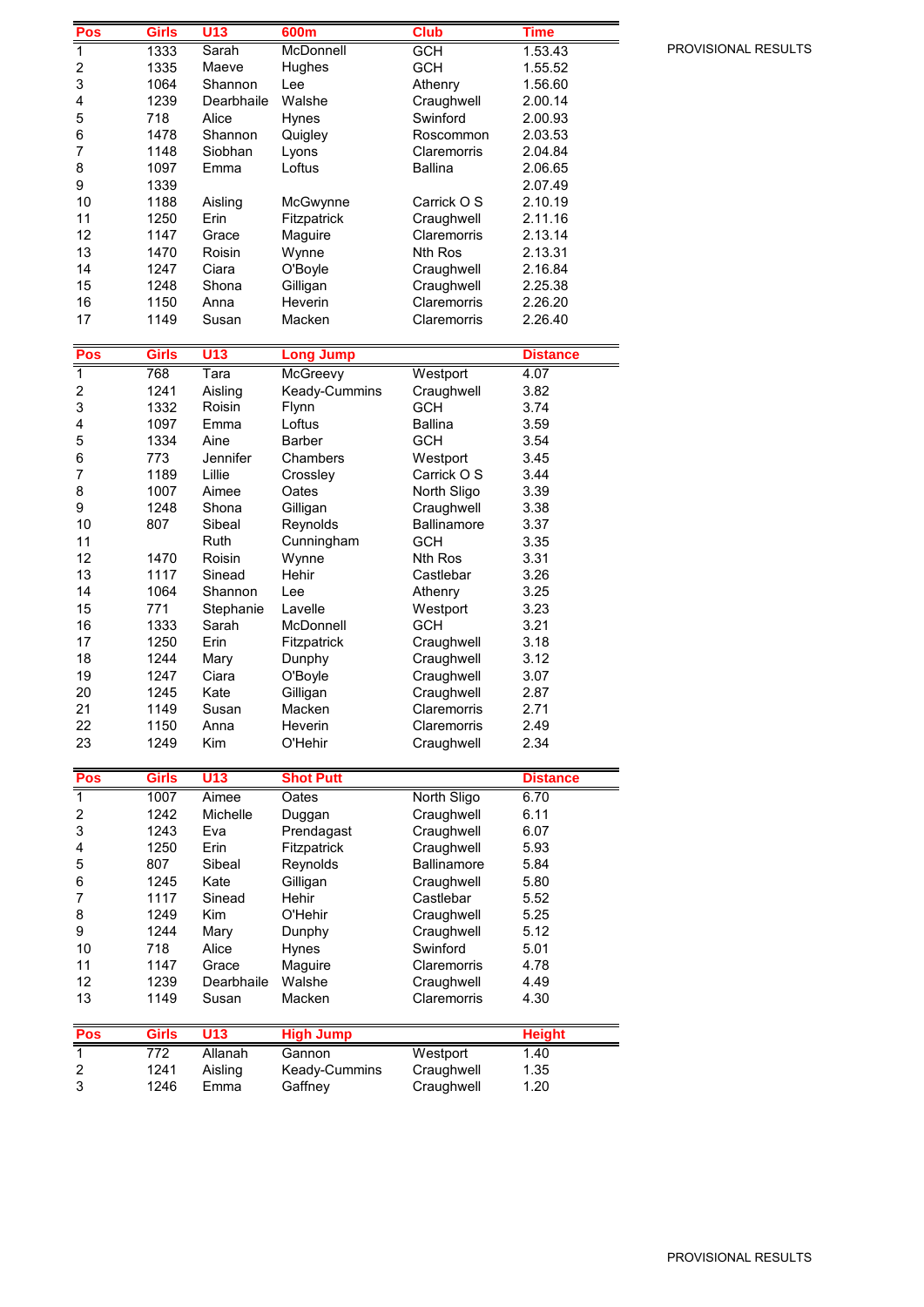| Pos                      | <b>Boys</b>      | U13              | 60m Hurdles      | Club                | Time            |
|--------------------------|------------------|------------------|------------------|---------------------|-----------------|
| 1                        | $\overline{743}$ | <b>Shane</b>     | Mooney           | Tireragh            | 10.44           |
| $\overline{\mathbf{c}}$  | 1151             | Ronan            | Commons          | Claremorris         | 10.55           |
| 3                        | 1345             | Sean             | Kilmartin        | <b>GCH</b>          | 10.65           |
| 4                        | 1066             | Mathew           | Treacy           | Athenry             | 11.28           |
| 5                        | 1251             | Jim              | Crowley          | Craughwell          | 11.56           |
| 6                        | 1254             | Dylan            | Finn             | Craughwell          | 11.69           |
| $\overline{7}$           | 1191             | Mark             |                  | Carrick O S         | 12.28           |
|                          |                  |                  | Brehony          |                     |                 |
| 8                        | 1340             | Liam             | Costello         | <b>GCH</b>          | 25.73           |
| Pos                      | <b>Boys</b>      | U13              | 60m              | Club                | <b>Time</b>     |
| $\overline{1}$           | 1346             | Jack             | Dempsey          | <b>GCH</b>          | 8.42            |
| $\overline{\mathbf{c}}$  | 1345             | Sean             | Kilmartin        | <b>GCH</b>          | 8.59            |
| 3                        | 1347             | Colin            | Murray           | <b>GCH</b>          | 8.61            |
| 4                        | 1341             | Luke             | O'Shaughnessy    | <b>GCH</b>          | 8.73            |
| 5                        | 1340             | Liam             | Costello         | <b>GCH</b>          | 8.91            |
| 6                        | 743              | Shane            | Mooney           | Tireragh            | 8.98            |
| 7                        | 1190             | Shaun            | Chandler         | Carrick O S         | 9.09            |
| 8                        | 1480             | Thomas           | Hynes            | Roscommon           | 9.48            |
| 9                        | 777              | Joe              | Dawson           | Westport            | 9.82            |
|                          |                  |                  |                  |                     |                 |
| Pos                      | <b>Boys</b>      | $\overline{U13}$ | 600m             | Club                | Time            |
| $\overline{1}$           | 1342             | <b>Bronson</b>   | Kelly            | <b>GCH</b>          | 1.53.03         |
| $\overline{\mathbf{c}}$  | 777              | Joe              | Dawson           | Westport            | 1.55.73         |
| 3                        | 1052             | <b>Brian</b>     | <b>Burke</b>     | <b>Ballinasloe</b>  | 1.58.49         |
| 4                        | 1010             | James            | Devaney          | North Sligo         | 1.59.02         |
| 5                        | 1256             | Sam              | McArdle          | Craughwell          | 1.59.53         |
| 6                        | 1252             | Brian            | Loughnane        | Craughwell          | 2.00.08         |
| 7                        | 808              | Ciaran           | Kenny            | Ballinamore         | 2.05.60         |
| 8                        | 1257             | Mikey            | <b>Burke</b>     | Craughwell          | 2.06.33         |
| 9                        | 1012             | Darragh          | Kelly            | North Sligo         | 2.07.05         |
| 10                       | 1011             | Dara             | Mullery          | North Sligo         | 2.08.09         |
| 11                       | 1479             | Michael          | Hynes            | Roscommon           | 2.09.08         |
| 12                       | 1480             | Thomas           | Hynes            | Roscommon           | 2.09.35         |
| 13                       | 1192             | Luke             | Weaver           | Carrick O S         | 2.15.43         |
|                          |                  |                  |                  |                     |                 |
|                          |                  |                  |                  |                     |                 |
| Pos                      | <b>Boys</b>      | U13              | <b>Long Jump</b> |                     | <b>Distance</b> |
| $\overline{1}$           | 1151             | Ronan            | Commons          | Claremorris         | 4.40            |
| $\overline{\mathbf{c}}$  | 1345             | Sean             | Kilmartin        | <b>GCH</b>          | 3.99            |
| 3                        | 1253             | Nathan           | Lynsky           | Craughwell          | 3.91            |
| 4                        | 1341             | Luke             | O'Shaughnessy    | <b>GCH</b>          | 3.89            |
| 5                        | 1190             | Shaun            | Chandler         | Carrick O S         | 3.85            |
| 6                        | 1066             | Mathew           | Treacy           | Athenry             | 3.83            |
| $\overline{\mathcal{I}}$ | 1011             | Dara             | Mullery          | North Sligo         | 3.80            |
| 8                        | 1480             | Thomas           | Hynes            | Roscommon           | 3.68            |
| 9                        | 743              | Shane            | Mooney           | Tireragh            | 3.68            |
| 10                       | 1252             | Brian            | Loughnane        | Craughwell          | 3.57            |
| 11                       | 1258             | Liam             | Moran            | Craughwell          | 3.50            |
| 12                       | 1479             | Michael          | Hynes            | Roscommon           | 3.46            |
| 13                       | 1118             | Lorcan           | Cox              | Castlebar           | 3.39            |
| 14                       | 1257             | Mikey            | <b>Burke</b>     | Craughwell          | 3.39            |
| 15                       | 742              | Joseph           | McMunn           | Tireragh            | 3.35            |
| 16                       | 1255             | Gearoid          | Tracey           | Craughwell          | 3.17            |
|                          |                  | Daniel           |                  |                     |                 |
| 17                       | 1152<br>1012     |                  | Crowe            | Claremorris         | 3.03            |
| 18                       |                  | Darragh          | Kelly            | North Sligo         | 3.03            |
| 19                       | 1473             | Cory             | O'Donoghue       | Nth Ros             | 2.65            |
| 20<br>21                 | 820<br>744       | Jack<br>Patrick  | Moran<br>Clarke  | Nth Ros<br>Tireragh | 2.49<br>1.97    |
|                          |                  |                  |                  |                     |                 |
| Pos                      | <b>Boys</b>      | U13              | <b>Shot Putt</b> |                     | <b>Distance</b> |
| 1                        | 1119             | Michael          | Heneghan         | Castlebar           | 9.04            |
| $\overline{\mathbf{c}}$  | 1253             | Nathan           | Lynsky           | Craughwell          | 7.85            |
| 3                        | 1256             | Sam              | McArdle          | Craughwell          | 7.66            |
| 4                        | 1444             | James            | McNabola         | Mohill              | 7.42            |
| 5                        | 775              | Cian             | Geraghty         | Westport            | 7.39            |
| 6                        | 1192             | Luke             | Weaver           | Carrick O S         | 6.33            |
| 7                        | 1473             | Cory             | O'Donoghue       | <b>Nth Ros</b>      | 5.80            |
| 8                        | 1013             | Ryan             | Carroll          | North Sligo         | 5.34            |
| 9                        | 820              | Jack             | Moran            | Nth Ros             | 5.32            |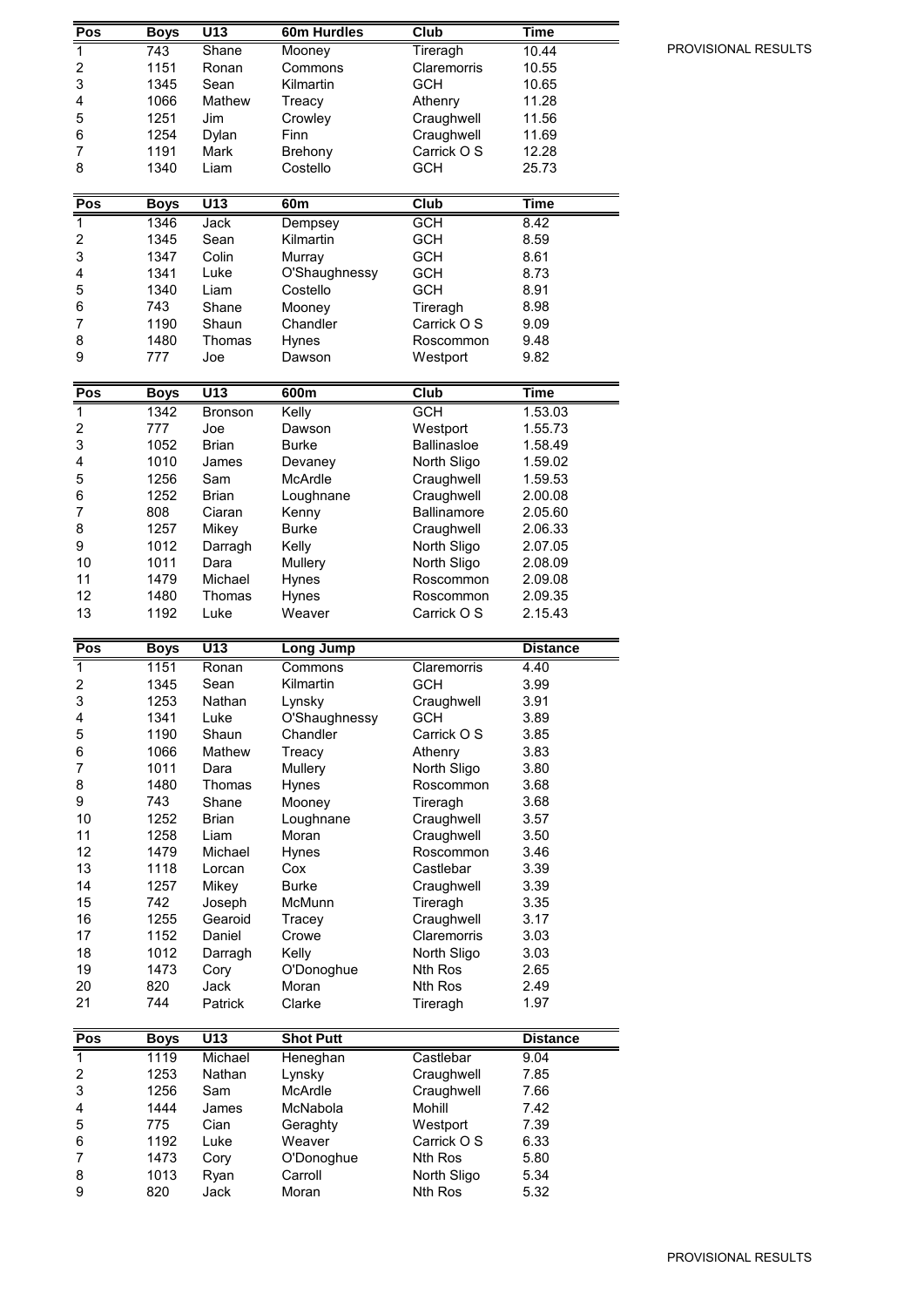| Pos                          | <b>Boys</b>  | U13                   | <b>High Jump</b>          |                            | <b>Height</b>      |
|------------------------------|--------------|-----------------------|---------------------------|----------------------------|--------------------|
| $\mathbf 1$                  | 1151         | Ronan                 | Commons                   | Claremorris                | 1.25               |
| 2                            | 1251         | Jim                   | Crowley                   | Craughwell                 | 1.20               |
| $\overline{2}$               | 1256         | Sam                   | McArdle                   | Craughwell                 | 1.20               |
| 4                            | 1066         | Mathew                | Treacy                    | Athenry                    | 1.15               |
| Pos                          | <b>Girls</b> | U14                   | 1000m Walk                | <b>Club</b>                | <b>Time</b>        |
| $\overline{1}$               | 810          | <b>Eilis</b>          | O Dowd                    | <b>Ballinamore</b>         |                    |
| 2                            | 1445         | Dearbhaile            | <b>Beirne</b>             | Mohill A.C.                |                    |
| 3                            | 1155         | Clodagh               | Morley                    | Claremorris                |                    |
| 4                            | 1492         | Orlaith               | Delahunty                 | Sligo                      |                    |
|                              | 721          | Anna                  | Tierney                   | Swinford                   |                    |
|                              | 1260         | Andrea                | Tobin                     | Craughwell                 |                    |
| Pos                          | <b>Girls</b> | <b>U14</b>            | <b>60m Hurdles</b>        | <b>Club</b>                | Time               |
| $\overline{\mathbf{1}}$      | 1158         | Sarah                 | Quinn                     | Claremorris                | 10.94              |
| 2                            | 1259         | Tara                  | McNally                   | Craughwell                 | 10.97              |
| 3                            | 1068         | Grace                 | Cahill                    | Athenry                    | 11.01              |
| 4                            | 1194         | Dara                  | Morahan                   | Carrick O S                | 11.24              |
| 5                            | 1350         | Catherine             | Connaire                  | <b>GCH</b>                 | 11.70              |
| Pos                          | <b>Girls</b> | <b>U14</b>            | 60 <sub>m</sub>           | <b>Club</b>                | <b>Time</b>        |
| $\overline{1}$               | 1259         | Tara                  | <b>McNally</b>            | Craughwell                 | 8.48               |
| 2                            | 1445         | Dearbhaile            | Beirne                    | Mohill A.C.                | 8.60               |
| 3                            | 719          | Aishling              | Forkan                    | Swinford                   | 8.68               |
| 4                            | 1157         | Ciara                 | Fahey                     | Claremorris                | 8.79               |
| 5                            | 1158         | Sarah                 | Quinn                     | Claremorris                | 9.13               |
| 6                            | 1069         | Aine                  | Kelly Clancy              | Athenry                    | 9.33               |
| 7<br>8                       | 745<br>1350  | Tara<br>Catherine     | Leech<br>Connaire         | Tireragh<br><b>GCH</b>     | 9.43<br>9.60       |
|                              |              |                       |                           |                            |                    |
| Pos                          | Girls        | <b>U14</b>            | 800m                      | <b>Club</b>                | Time               |
| 1                            | 1494         | Caelinn               | McGonigle                 | Sligo                      | 2.33.98            |
| $\overline{\mathbf{c}}$      | 719          | Aishling              | Forkan                    | Swinford                   | 2.37.33            |
| 3                            | 1156         | Aisling               | Joyce                     | Claremorris                | 2.41.15            |
| 4                            | 1019         | Kate                  | Anderson<br><b>Beirne</b> | North Sligo                | 2.41.96            |
| 5<br>6                       | 1445<br>1261 | Dearbhaile<br>Grainne | McDaid                    | Mohill A.C.<br>Craughwell  | 2.41.97<br>2.43.82 |
| 7                            | 1018         | Niamh                 | Cronin                    | North Sligo                | 2.49.18            |
| 8                            | 781          | Sorcha                | <b>McAlister</b>          | Westport                   | 2.49.78            |
| 9                            | 1493         | Laura                 | Joyce                     | Sligo                      | 2.50.60            |
| 10                           | 833          | Mary                  | Sloane                    | Longford                   | 2.52.08            |
| 11                           | 783          | Dearbhail             | McNamara                  | Westport                   | 2.52.74            |
| 12                           | 1071         | Eimear                | Keane                     | Athenry                    | 2.56.78            |
| 13                           | 1195         | Gabriella             | Weaver                    | Carrick O S                | 3.00.48            |
| 14                           | 723          | Michaela              | Walsh<br>Hever            | Swinford                   | 3.03.88            |
| 15<br>16                     | 1015<br>1481 | Bronagh<br>Alanna     | Hanley                    | North Sligo<br>Roscommon   | 3.10.78<br>3.19.96 |
|                              |              |                       |                           |                            |                    |
| Pos                          | <b>Girls</b> | U14                   | <b>Long Jump</b>          |                            | <b>Distance</b>    |
| $\mathbf{1}$                 | 719          | Aishling              | Forkan                    | Swinford                   | 4.53               |
| $\overline{\mathbf{c}}$<br>3 | 1158<br>1157 | Sarah<br>Ciara        | Quinn                     | Claremorris<br>Claremorris | 4.24<br>4.21       |
| 4                            | 779          | Sarah                 | Fahey<br>Lavelle          | Westport                   | 4.09               |
| 5                            | 843          | Anna                  | McGann                    | St. Ronan's                | 4.09               |
| 6                            | 723          | Michaela              | Walsh                     | Swinford                   | 4.08               |
| 7                            | 1154         | Iona                  | Commons                   | Claremorris                | 3.95               |
| 8                            | 1068         | Grace                 | Cahil                     | Athenry                    | 3.93               |
| 9                            | 1350         | Catherine             | Connaire                  | <b>GCH</b>                 | 3.66               |
| 10                           | 1071         | Eimear                | Keane                     | Athenry                    | 3.56               |
| 11                           | 1072         | Niamh                 | Keane                     | Athenry                    | 3.51               |
| 12                           | 1016         | Martha                | McGovern                  | North Sligo                | 3.47               |
| 13                           | 1015         | Bronagh               | Hever                     | North Sligo                | 3.47               |
| 14                           | 781          | Sorcha                | <b>McAlister</b>          | Westport                   | 3.40               |
| 15<br>16                     | 1069<br>1146 | Aine<br>Lauren        | Kelly Clancy<br>McHugh    | Athenry<br>Claremorris     | 3.40<br>3.39       |
| 17                           | 1493         | Laura                 | Joyce                     | Sligo                      | 3.33               |
| 18                           | 721          | Anna                  | Tierney                   | Swinford                   | 3.27               |
| 19                           | 745          | Tara                  | Leech                     | Tireragh                   | 3.26               |
| 20                           | 722          | Wieteke               | Windrich                  | Swinford                   | 3.23               |
| 21                           | 1481         | Alanna                | Hanley                    | Roscommon                  | 2.84               |
| 22                           | 720          | Orlaith               | Lynskey                   | Swinford                   | 2.83               |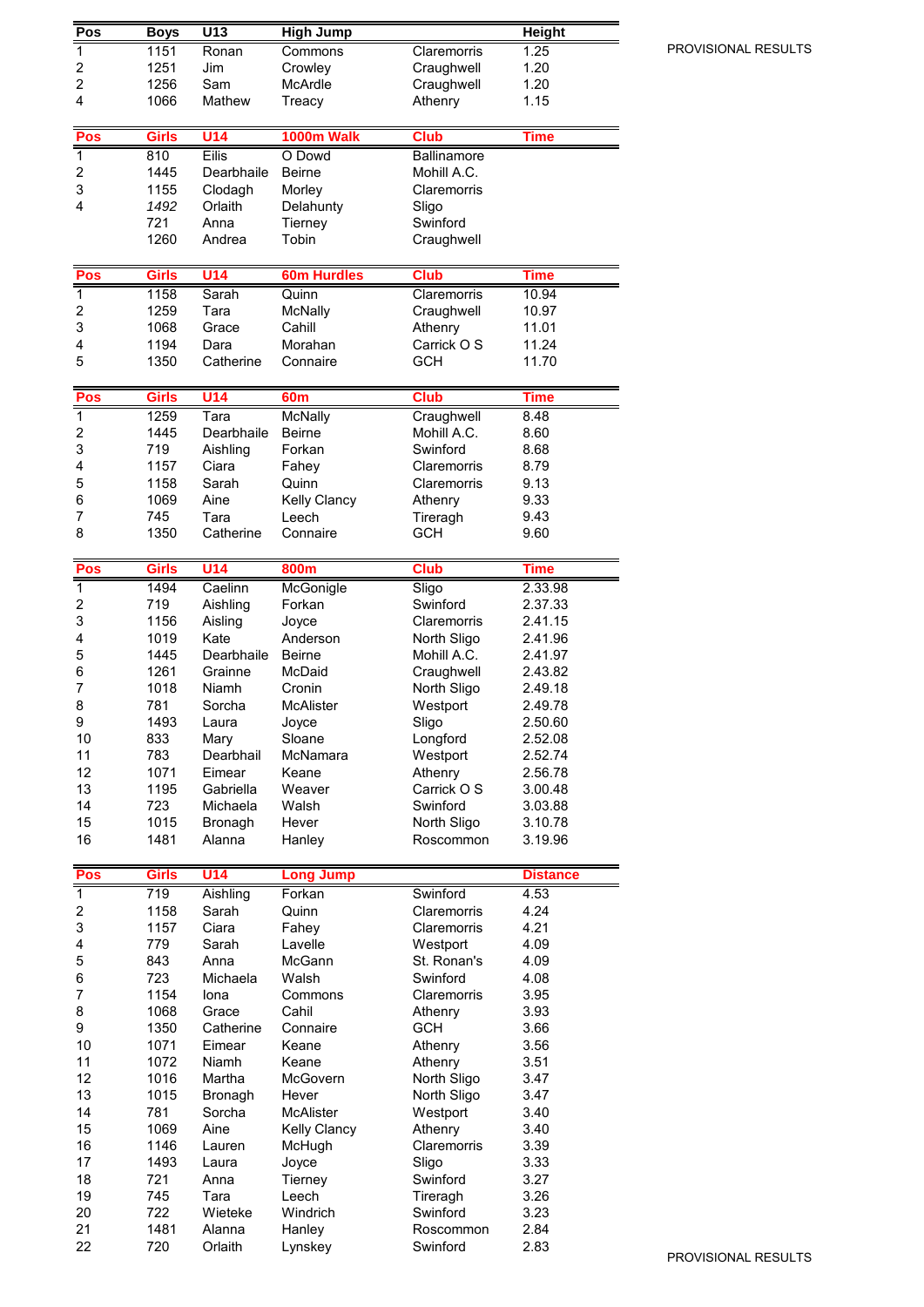| Pos                     | Girls        | <b>U14</b>         | <b>Shot Putt</b>        |                              | <b>Distance</b>    |
|-------------------------|--------------|--------------------|-------------------------|------------------------------|--------------------|
| 1                       | 723          | Michaela           | Walsh                   | Swinford                     | 11.78              |
| $\overline{\mathbf{c}}$ | 1014         | Clara              | Heron                   | North Sligo                  | 10.32              |
| 3                       | 1260         | Andrea             | Tobin                   | Craughwell                   | 6.89               |
| 4                       | 1019         | Kate               | Anderson                | North Sligo                  | 6.28               |
| 5                       | 720          | Orlaith            | Lynskey                 | Swinford                     | 5.86               |
| 6                       | 722          | Wieteke            | Windrich                | Swinford                     | 4.45               |
| Pos                     | <b>Girls</b> | $U$ 14             | <b>High Jump</b>        |                              | <b>Height</b>      |
| $\mathbf 1$             | 1068         | Grace              | Cahill                  | Athenry                      | 1.43               |
| 2                       | 1259         | Tara               | McNally                 | Craughwell                   | 1.40               |
| 3                       | 1154         | lona               | Commons                 | Claremorris                  | 1.35               |
| 4                       | 780          | Saoirse            | Ludden                  | Westport                     | 1.30               |
|                         |              |                    |                         |                              |                    |
| Pos                     | <b>Boys</b>  | U14                | 1000m Walk              | Club                         | <b>Time</b>        |
| $\overline{1}$          | 784          | Mathew             | O'Malley                | Westport                     |                    |
| Pos                     | <b>Boys</b>  | U14                | 60m Hurdles             | <b>Club</b>                  | <b>Time</b>        |
| 1                       | 1163         | Conor              | Diskin                  | Claremorris                  | 10.33              |
| $\overline{\mathbf{c}}$ | 1355         | John               | Maher                   | <b>GCH</b>                   | 11.40              |
| 3                       | 1196         | Stephen            | McDermott               | Carrick O S                  | 11.64              |
| 4                       | 1351         | Cillin             | Greene                  | <b>GCH</b>                   | 11.84              |
|                         |              |                    |                         |                              |                    |
| Pos                     | <b>Boys</b>  | U14                | 60 <sub>m</sub>         | Club                         | <b>Time</b>        |
| 1                       | 1020         | David<br>Cillin    | <b>Byrne</b><br>Greene  | North Sligo                  | 8.61               |
| 2<br>3                  | 1351<br>1495 | Graham             | Kerr                    | <b>GCH</b><br>Sligo          | 8.62<br>8.67       |
| 4                       | 1102         | Eric               | Connolly                | <b>Ballina</b>               | 8.76               |
| 5                       | 1197         | <b>Brian</b>       | McElgunn                | Carrick O S                  | 9.04               |
| 6                       | 1076         | Niall              | Kenny                   | Athenry                      | 9.05               |
| $\overline{7}$          | 1352         | Eoghan             | Dobey                   | <b>GCH</b>                   | 9.27               |
|                         |              |                    |                         |                              |                    |
| Pos                     | <b>Boys</b>  | U14                | 800m                    | Club                         | Time               |
| 1<br>2                  | 724<br>1355  | Shane<br>John      | <b>Bracken</b><br>Maher | Swinford<br><b>GCH</b>       | 2.31.58<br>2.31.85 |
|                         |              |                    |                         |                              |                    |
|                         |              |                    |                         |                              |                    |
| 3                       | 1076         | Niall              | Kenny                   | Athenry                      | 2.34.24            |
| 4                       | 1351<br>1356 | Cillin<br>Fiachra  | Greene<br>O'Cochlain    | <b>GCH</b>                   | 2.35.27            |
| 5                       | 1100         | John               | Timlin                  | <b>GCH</b><br><b>Ballina</b> | 2.36.40<br>2.37.47 |
| 6<br>$\overline{7}$     | 1496         | Mark               | Connolly                | Sligo                        | 2.40.22            |
| 8                       | 1163         | Conor              | Diskin                  | Claremorris                  | 2.45.01            |
| 9                       | 812          | Mark               | Dolan                   | <b>Ballinamore</b>           | 2.45.35            |
| 10                      | 1162         | David              | <b>Brown</b>            | Claremorris                  | 2.45.39            |
| 11                      | 785          | Stephan            | O'Malley                | Westport                     | 2.46.96            |
| 12                      | 1354         | Keith              | Whyte                   | <b>GCH</b>                   | 2.47.76            |
| 13                      | 1262         | Diarmuid           | Harvey                  | Craughwell                   | 2.48.23            |
| 14                      | 1199<br>1200 | Andrew             | Guckian<br>Harden       | Carrick O S                  | 2.49.98            |
| 15<br>16                | 1357         | Thomas<br>Colm     | Trill                   | Carrick O S<br><b>GCH</b>    | 2.51.00<br>2.51.98 |
| 17                      | 1482         | Cian               | O Leary                 | Roscommon                    | 2.58.25            |
| 18                      | 1165         | John               | Heverin                 | Claremorris                  | 3.02.70            |
| 19                      | 834          | Johnathan          | Blessington             | Longford                     | 3.03.30            |
| 20                      | 1264         | Matthew            | McKiernan               | Craughwell                   | 3.06.74            |
| 21                      | 835          | Jack               | Gregg                   | Longford                     | 3.37.93            |
| Pos                     | <b>Boys</b>  | U14                | Long Jump               |                              | <b>Distance</b>    |
| $\overline{1}$          | 1102         | Eric               | Connolly                | <b>Ballina</b>               | 4.52               |
| $\overline{\mathbf{c}}$ | 1163         | Conor              | Diskin                  | Claremorris                  | 4.48               |
| 3                       | 1020         | David              | <b>Byrne</b>            | North Sligo                  | 4.08               |
| 4                       | 1356         | Fiachra            | O'Cochlain              | <b>GCH</b>                   | 3.96               |
| 5                       | 811          | Conor              | Reynolds                | <b>Ballinamore</b>           | 3.91               |
| 6                       | 1203         | Callum             | Whelan                  | Carrick O S                  | 3.86               |
| 7                       | 1264         | Matthew            | McKiernan               | Craughwell                   | 3.75               |
| 8                       | 1262         | Diarmuid<br>Daniel | Harvey                  | Craughwell                   | 3.65               |
| 9<br>10                 | 1123<br>896  | Andrew             | Conway<br>O'Boyle       | Castlebar<br>Craughwell      | 3.33<br>3.24       |
| 11                      | 1161         | Francis            | Regan                   | Claremorris                  | 3.23               |
| 12                      | 1482         | Cian               | O Leary                 | Roscommon                    | 3.23               |
| 13<br>14                | 1165<br>746  | John<br>Aidan      | Heverin<br>Neary        | Claremorris<br>Tireragh      | 3.19<br>3.19       |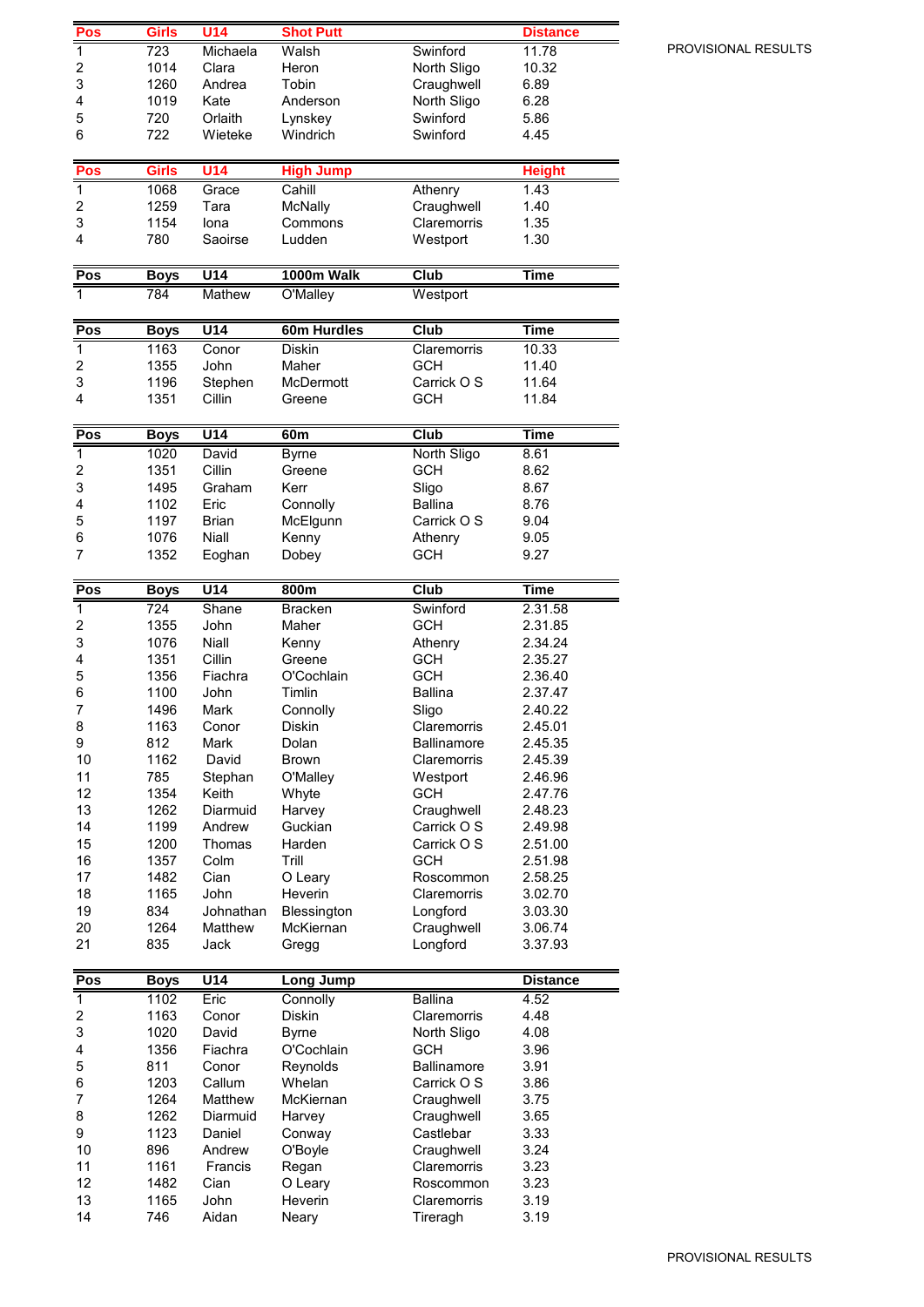| Pos                     | <b>Boys</b>  | U <sub>14</sub>        | <b>Shot Putt</b>       |                            | <b>Distance</b>    |
|-------------------------|--------------|------------------------|------------------------|----------------------------|--------------------|
| $\mathbf{1}$            | 1263         | Cathal                 | O'Brien                | Craughwell                 | 9.46               |
| $\overline{\mathbf{c}}$ | 1124         | Nevan                  | Fannon                 | Castlebar                  | 9.22               |
| 3                       | 1123         | Daniel                 | Conway                 | Castlebar                  | 8.33               |
| 4                       | 1355<br>1161 | John<br>Francis        | Maher                  | <b>GCH</b><br>Claremorris  | 7.86<br>7.58       |
| 5<br>6                  | 1203         | Callum                 | Regan<br>Whelan        | Carrick O S                | 7.13               |
| $\overline{7}$          | 1357         | Colm                   | Trill                  | <b>GCH</b>                 | 7.01               |
| 8                       | 1122         | Cathal                 | <b>Brohan</b>          | Castlebar                  | 6.63               |
| 9                       | 1358         | Shay                   | O'Malley               | <b>GCH</b>                 | 6.51               |
| 10                      | 1202         | Patrick                | Sweeney                | Carrick O S                | 6.42               |
| 11                      | 1354         | Keith                  | Whyte                  | <b>GCH</b>                 | 5.71               |
| 12                      | 896          | Andrew                 | O'Boyle                | Craughwell                 | 5.15               |
| Pos                     | <b>Boys</b>  | U <sub>14</sub>        | <b>High Jump</b>       |                            | <b>Height</b>      |
| $\mathbf 1$             | 1196         | Stephen                | McDermott              | Carrick O S                | 1.30               |
| 2                       | 725          | Christopher O'Sullivan |                        | Swinford                   | 1.30               |
|                         |              |                        |                        |                            |                    |
| Pos                     | <b>Girls</b> | U15                    | 1000m Walk             | <b>Club</b>                | Time               |
| $\overline{1}$          | 1022         | Sinead                 | Keogh                  | North Sligo                |                    |
| 2                       | 1270         | Emma                   | <b>Byrne</b>           | Craughwell                 |                    |
| 3<br>4                  | 1446<br>782  | Aisling<br>Rebecca     | McNabola               | Mohill A.C.                |                    |
|                         |              |                        | O'Malley               | Westport                   |                    |
| Pos                     | <b>Girls</b> | U15                    | <b>60m Hurdles</b>     | <b>Club</b>                | Time               |
| $\overline{1}$          | 1166         | Connie                 | Jennings               | Claremorris                | 10.89              |
| $\overline{\mathbf{c}}$ | 1205         | Mollie                 | Crossley               | Carrick O S                | 11.02              |
| 3                       | 1265         | Sinead                 | Tracey                 | Craughwell                 | 11.46              |
| 4                       | 1360         | Tara                   | Healy                  | <b>GCH</b>                 | 12.10              |
|                         |              |                        |                        |                            |                    |
| Pos<br>$\overline{1}$   | <b>Girls</b> | U15                    | 60 <sub>m</sub>        | <b>Club</b>                | Time<br>8.48       |
| 2                       | 1265<br>1498 | Sinead<br>Stacey       | Tracey<br>Kerr         | Craughwell<br>Sligo        | 8.60               |
| 3                       | 1166         | Connie                 | Jennings               | Claremorris                | 9.02               |
| 4                       | 838          | Olaide                 | Ajayi-Taiwo            | <b>GCH</b>                 | 9.09               |
| 5                       | 1078         | Eilish                 | Hynes                  | Athenry                    | 9.31               |
| 6                       | 1267         | Dandy                  | Murray                 | Craughwell                 | 9.41               |
| 7                       | 1266         | Ellen                  | Tracey                 | Craughwell                 | 9.43               |
| 8                       | 1446         | Aisling                | McNabola               | Mohill A.C.                | 9.99               |
| Pos                     | Girls        | U15                    | 800m                   | <b>Club</b>                | Time               |
| $\overline{1}$          | 1359         | Maebh                  | Brannigan              | <b>GCH</b>                 | 2.29.73            |
| 2                       | 727          | Aoife                  | Mulroy                 | Swinford                   | 2.31.51            |
| 3                       | 728          | Orla                   | McCann                 | Swinford                   | 2.37.03            |
| 4                       | 1026         | Katie                  | McGlynn                | North Sligo                | 2.40.80            |
| 5<br>6                  | 1025<br>1265 | Tory<br>Sinead         | McGlynn<br>Tracey      | North Sligo<br>Craughwell  | 2.43.13<br>2.45.19 |
| 7                       | 1362         | Shauna                 | Hynes                  | <b>GCH</b>                 | 2.45.60            |
| 8                       | 1027         | Kathy                  | Devaney                | North Sligo                | 2.51.54            |
| 9                       | 1205         | Mollie                 | Crossley               | Carrick O S                | 2.55.14            |
| 10                      | 1361         | Aisling                | Ni Fhlatarta           | <b>GCH</b>                 | 2.58.85            |
| 11                      | 1125         | Katie                  | Hehir                  | Castlebar                  | 2.59.56            |
| 12                      | 729          | Erin                   | Boland                 | Swinford                   | 3.17.12            |
| Pos                     | Girls        | U15                    | <b>Long Jump</b>       |                            | <b>Distance</b>    |
| $\mathbf{1}$            | 788          | Sophie                 | Letourmey              | Westport                   | 4.38               |
| $\overline{\mathbf{c}}$ | 727          | Aoife                  | Mulroy                 | Swinford                   | 4.36               |
| 3                       | 1078         | Eilish                 | Hynes                  | Athenry                    | 4.09               |
| 4                       |              |                        |                        |                            |                    |
| 5<br>6                  | 1268         | Ellen                  | Fitzpatrick            | Craughwell                 | 4.04               |
|                         | 1267         | Dandy                  | Murray                 | Craughwell                 | 4.03               |
|                         | 838          | Olaide                 | Ajayi-Taiwo            | <b>GCH</b>                 | 3.99               |
| $\overline{7}$          | 1266         | Ellen                  | Tracey                 | Craughwell                 | 3.93               |
| 8<br>9                  | 729          | Shauna<br>Erin         | Hynes<br><b>Boland</b> | <b>GCH</b><br>Swinford     | 3.60<br>3.38       |
| 10                      | 747          | Kelly                  | McMunn                 | Tireragh                   | 3.35               |
|                         |              |                        |                        |                            |                    |
| Pos                     | <b>Girls</b> | U15                    | <b>Shot Putt</b>       |                            | <b>Distance</b>    |
| $\mathbf{1}$            | 1078         | Eilish                 | Hynes                  | Athenry                    | 8.01               |
| $\overline{\mathbf{c}}$ | 787          | Aoife                  | Gannon                 | Westport                   | 7.74               |
| 3<br>4                  | 1023<br>1446 | Rachel<br>Aisling      | Oates<br>McNabola      | North Sligo<br>Mohill A.C. | 7.62<br>6.51       |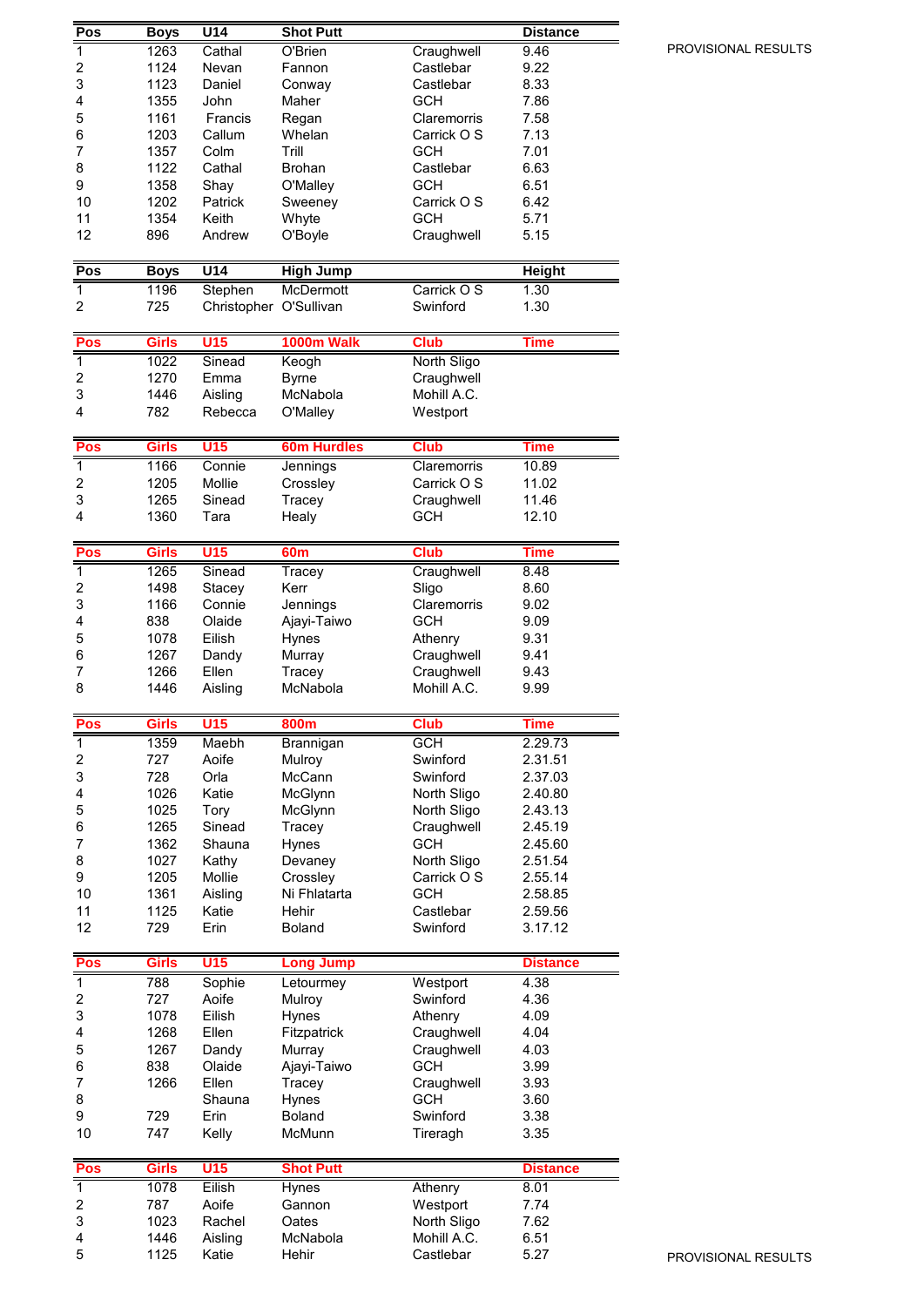| Pos                     | <b>Girls</b> | U <sub>15</sub>      | <b>High Jump</b>     |                     | <b>Height</b>   |
|-------------------------|--------------|----------------------|----------------------|---------------------|-----------------|
| $\overline{1}$          | 787          | Aoife                | Gannon               | Westport            | 1.40            |
| $\overline{\mathbf{c}}$ | 788          | Sophie               | Letourmey            | Westport            | 1.35            |
| 3                       | 1268         | Ellen                | Fitzpatrick          | Craughwell          | 1.30            |
| 4                       | 1204         | Sorcha               | McGwynne             | Carrick O S         | 1.25            |
| 5                       | 1266         | Ellen                | Tracey               | Craughwell          | 1.25            |
|                         |              |                      |                      |                     |                 |
| Pos                     | <b>Boys</b>  | U15                  | 1000m Walk           | Club                | Time            |
| $\overline{\mathbf{1}}$ | 813          | Dylan                | Mimna                | Ballinamore         |                 |
| $\overline{c}$          | 1126         | Andrew               | Bell                 | Castlebar           |                 |
| 3                       | 1277         | Shane                | Finn                 | Craughwell          |                 |
| Pos                     | <b>Boys</b>  | U15                  | 60m Hurdles          | <b>Club</b>         | <b>Time</b>     |
| $\overline{1}$          | 1169         | Barry                | <b>Duffy</b>         | Claremorris         | 10.40           |
| 2                       | 1168         | Daniel               | Hernon               | Claremorris         | 10.89           |
|                         |              |                      |                      |                     |                 |
| Pos                     | <b>Boys</b>  | U15                  | 60m                  | Club                | Time            |
| $\overline{1}$          | 1033         | Odhran               | <b>Byrne Gildea</b>  | North Sligo         | 7.59            |
| $\overline{c}$          | 1273         | Kelvin               | Olayemi              | Craughwell          | 8.04            |
| 3                       | 1272         | Aidan                | Conneely             | Craughwell          | 8.15            |
| 4                       | 1079         | Evan                 | Quirke               | Athenry             | 8.20            |
| 5                       | 1032         | Ryan<br><b>Blake</b> | <b>McCarrick</b>     | North Sligo         | 8.36            |
| 6                       | 1208         |                      | Walsh                | Carrick O S         | 8.45            |
| Pos                     | <b>Boys</b>  | U15                  | 800m                 | Club                | <b>Time</b>     |
| $\overline{\mathbf{1}}$ | 1028         | William              | Crowe                | North Sligo         | 2.08.39         |
| $\overline{c}$          | 1029         | Cian                 | McBride              | North Sligo         | 2.12.72         |
| 3                       | 1103         | Anthony              | Neville              | <b>Ballina</b>      | 2.18.25         |
| 4                       | 1278         | Damien               | O'Boyle              | Craughwell          | 2.19.36         |
| 5                       | 1275         | Jamie                | Spellman             | Craughwell          | 2.22.87         |
| 6                       | 1030         | Ronan                | Anderson             | North Sligo         | 2.24.13         |
| $\overline{7}$          | 1447         | Keith                | <b>Beirne</b>        | Mohill A.C.         | 2.24.70         |
| 8                       | 1206         | David                | Bruen                | Carrick O S         | 2.25.26         |
| 9                       | 1031         | Daire                | McCloskey            | North Sligo         | 2.29.40         |
| 10                      | 730          | William              | Hynes                | Swinford            | 2.30.91         |
| 11                      | 1449         | Sean                 | Muldowney            | Mohill A.C.         | 2.33.45         |
| 12                      | 1499         | Philip               | Hunter               | Sligo               | 2.54.57         |
| 13                      | 701          | Niall                | Simon                | Sligo               | 2.56.19         |
| 14                      | 1448         | Sean                 | <b>McGuinness</b>    | Mohill A.C.         | 3.01.18         |
| 15                      | 1209         | Keelan               | <b>McGinn</b>        | Carrick O S         | 3.05.13         |
| Pos                     | <b>Boys</b>  | U15                  | <b>Long Jump</b>     |                     | <b>Distance</b> |
| $\overline{1}$          | 1207         | Shane                | Rogerson             | Carrick O S         | 4.84            |
| $\overline{c}$          | 1079         | Evan                 | Quirke               | Athenry             | 4.60            |
| 3                       | 1273         | Kelvin               | Olayemi              | Craughwell          | 4.57            |
| 4                       | 844          | Connell              | McHugh               | St. Ronan's         | 4.55            |
| 5                       | 1168         | Daniel               | Hernon               | Claremorris         | 4.45            |
| 6                       | 1367         | Keegan               | Kelly                | <b>GCH</b>          | 4.36            |
| $\overline{7}$          | 1276         | Conor                | O'Donoghue           | Craughwell          | 4.26            |
| 8                       | 730          | William              | Hynes                | Swinford            | 3.87            |
| 9                       | 1499         | Philip               | Hunter               | Sligo               | 3.41            |
|                         |              |                      |                      |                     |                 |
| Pos                     | <b>Boys</b>  | U15                  | <b>Shot Putt</b>     |                     | <b>Distance</b> |
| $\overline{1}$          | 791<br>1079  | Brendan<br>Evan      | Mcloughlin<br>Quirke | Westport<br>Athenry | 8.80<br>8.25    |
| 2<br>3                  | 1208         | <b>Blake</b>         | Walsh                | Carrick O S         | 7.76            |
|                         |              |                      |                      |                     |                 |
| Pos                     | <b>Boys</b>  | $\overline{U15}$     | <b>High Jump</b>     |                     | <b>Height</b>   |
| $\mathbf{1}$            | 1169         | Barry                | Duffy                | Claremorris         | 1.40            |
| 2                       | 1168         | Daniel               | Hernon               | Claremorris         | 1.35            |
| Pos                     | <b>Girls</b> | <b>U16</b>           | 1500m Walk           |                     | <b>Time</b>     |
| $\overline{1}$          | 794          | Clara                | Tierney              | Westport            |                 |
| 2                       | 1173         | Laura                | Beston               | Claremorris         |                 |
| 3                       | 1172         | Stephanie            | Morley               | Claremorris         |                 |
| Pos                     | <b>Girls</b> | U16                  | <b>60m Hurdles</b>   | <b>Club</b>         | <b>Time</b>     |
| $\mathbf{1}$            | 1171         | Emma                 | Joyce                | Claremorris         | 11.42           |
| $\overline{c}$          | 1174         | Aleksandra           | Kowalska             | Claremorris         | 12.23           |
|                         |              |                      |                      |                     |                 |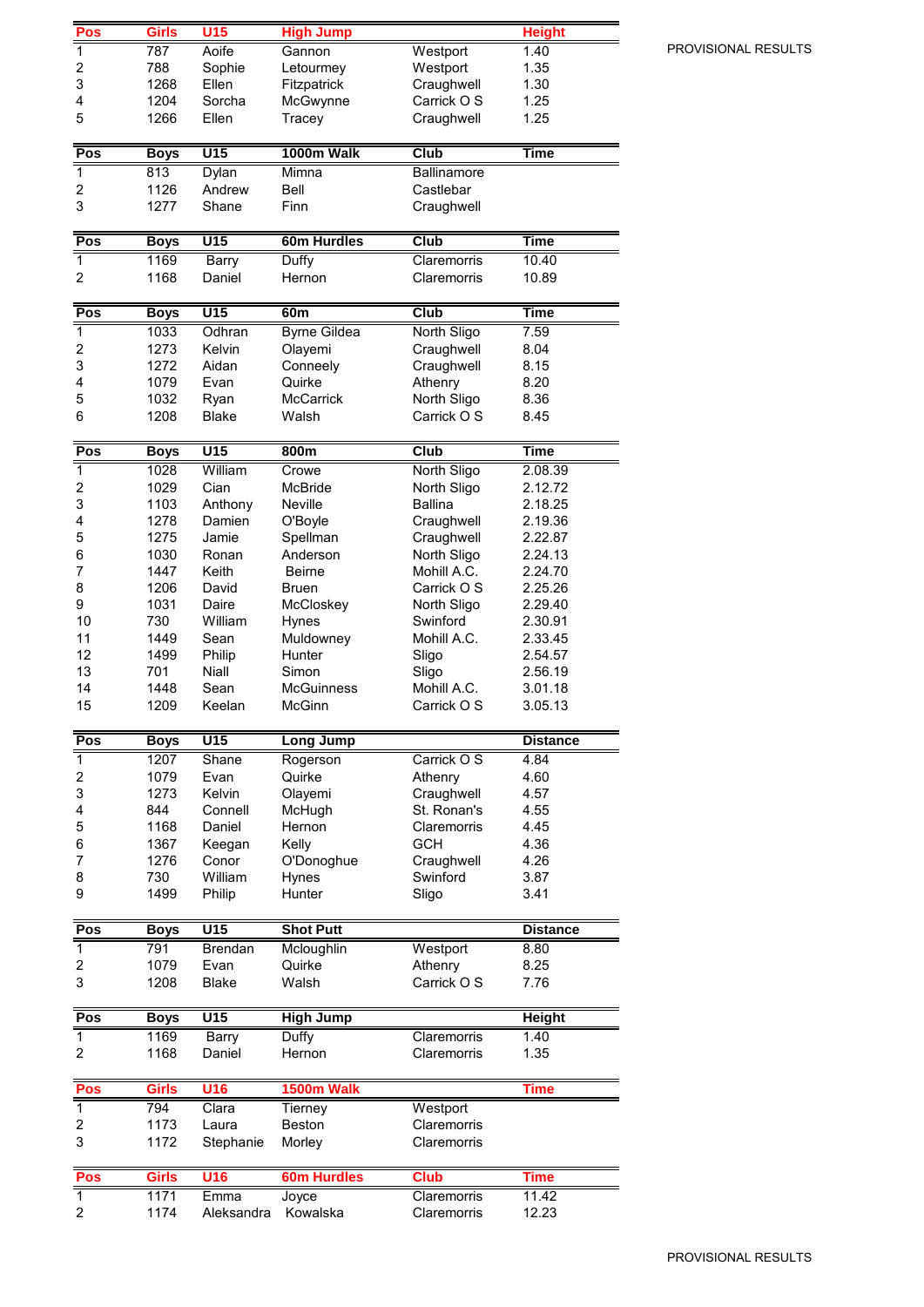| Pos                     | <b>Girls</b> | U16                  | 60m              | <b>Club</b>                   | Time            |
|-------------------------|--------------|----------------------|------------------|-------------------------------|-----------------|
| $\overline{1}$          | 1280         | Claire               | Ryder            | Craughwell                    | 8.52            |
| 2                       | 1171         | Emma                 | Joyce            | Claremorris                   | 8.91            |
| 3                       | 1104         | Natasha              | Neville          | <b>Ballina</b>                | 8.97            |
| 4                       | 1174         | Aleksandra           | Kowalska         | Claremorris                   | 9.04            |
| 5                       | 748          | Aisling              | Mooney           | Tireragh                      | 9.18            |
| 6                       | 704          | Ita                  | Connell          | Sligo                         | 9.24            |
|                         |              |                      |                  |                               |                 |
| Pos                     | <b>Girls</b> | <b>U16</b>           | <b>200m</b>      | <b>Club</b>                   | <b>Time</b>     |
| $\overline{\mathbf{1}}$ | 1280         | Claire               | Ryder            | Craughwell                    | 28.44           |
| 2                       | 1368         | Roisin               | Dobey            | <b>GCH</b>                    | 28.85           |
| 3                       | 732          | Lydia                | Rainey           | Swinford                      | 29.86           |
| 4                       | 1171         | Emma                 | Joyce            | Claremorris                   | 30.24           |
| 5                       | 1104         | Natasha              | Neville          | <b>Ballina</b>                | 30.28           |
|                         | 1373         | Elisabeth            | Maher            | <b>GCH</b>                    |                 |
| 6                       |              |                      |                  |                               | 30.35           |
| 7                       | 748          | Aisling              | Mooney           | Tireragh                      | 30.49           |
| 8                       | 1174         | Aleksandra           | Kowalska         | Claremorris                   | 31.00           |
| 9                       | 1037         | Kate                 | McGovern         | North Sligo                   | 32.47           |
| Pos                     | Girls        | <b>U16</b>           | 800m             | <b>Club</b>                   | <b>Time</b>     |
| $\overline{\mathbf{1}}$ | 1374         | Alanna               | Lally            | <b>GCH</b>                    | 2.24.92         |
| 2                       | 1034         | Sorcha               | Fallon           | North Sligo                   | 2.34.63         |
| 3                       | 731          | Rosie                | Hynes            | Swinford                      | 2.37.96         |
| 4                       | 1368         | Rosin                | Dobey            | <b>GCH</b>                    | 2.39.79         |
| 5                       | 1373         | Elisabeth            | Maher            | <b>GCH</b>                    | 2.40.06         |
|                         | 702          | Clare                | Conlon           |                               |                 |
| 6                       |              |                      |                  | Sligo                         | 2.44.66         |
| 7                       | 1048         | Veronica             | <b>Burke</b>     | <b>Ballinasloe</b>            | 2.45.15         |
| 8                       | 1037         | Kate                 | McGovern         | North Sligo                   | 2.46.87         |
| 9                       | 1282         | Gabrielle            | Tobin            | Craughwell                    | 2.47.25         |
| 10                      | 732          | Lydia                | Rainey           | Swinford                      | 2.49.93         |
| 11                      | 814          | Grainne              | Griffin          | <b>Ballinamore</b>            | 2.50.19         |
| 12                      | 1047         | Michelle             | <b>Burke</b>     | <b>Ballinasloe</b>            | 2.52.07         |
| 13                      | 1036         | Rheanna              | Waters           | North Sligo                   | 2.58.59         |
| Pos                     | <b>Girls</b> | U16                  | 1500m            | <b>Club</b>                   | <b>Time</b>     |
| $\mathbf{1}$            | 1374         | Alanna               | Lally            | <b>GCH</b>                    | 4.56            |
| $\overline{\mathbf{c}}$ | 731          | Rosie                | Hynes            | Swinford                      | 5.11            |
| 3                       | 1034         | Sorcha               | Fallon           |                               | 5.21            |
|                         |              |                      |                  | North Sligo                   |                 |
| 4<br>5                  | 1081         | Lorna                | Hannon           | Athenry<br><b>Ballinasloe</b> |                 |
|                         | 1048         | Veronica             | <b>Burke</b>     |                               |                 |
| Pos                     | <b>Girls</b> | U16                  | <b>Long Jump</b> |                               | <b>Distance</b> |
| $\mathbf{1}$            | 1280         | Claire               | Ryder            | Craughwell                    | 4.89            |
| 2                       | 1279         | Ella                 | Bryan            | Craughwell                    | 4.30            |
| 3                       | 1282         | Gabrielle            | Tobin            | Craughwell                    | 3.76            |
|                         |              |                      |                  |                               |                 |
| Pos                     | Girls        | U <sub>16</sub>      | <b>Shot Putt</b> |                               | <b>Distance</b> |
| $\mathbf{1}$            | 793          | Niamh                | Mcloughlin       | Westport                      | 10.40           |
| 2                       | 1127         | Katie                | Heneghan         | Castlebar                     | 8.84            |
|                         |              |                      |                  |                               |                 |
| Pos                     | <b>Girls</b> | U16                  | <b>High Jump</b> |                               | <b>Height</b>   |
| 1                       | 1279         | $E$ lla              | Bryan            | Craughwell                    | 1.30            |
| 2                       | 732          | Lydia                | Rainey           | Swinford                      | 1.25            |
|                         |              |                      |                  |                               |                 |
| Pos                     | <b>Boys</b>  | U16                  | 1500m Walk       | <b>Club</b>                   | Time            |
| $\overline{1}$          | 708          | Dylan                | Carty            | Sligo                         |                 |
| 2                       | 1105         | Simon                | Gillespie        | <b>Ballina</b>                |                 |
| 3                       | 1283         | Christopher O'Connor |                  | Craughwell                    |                 |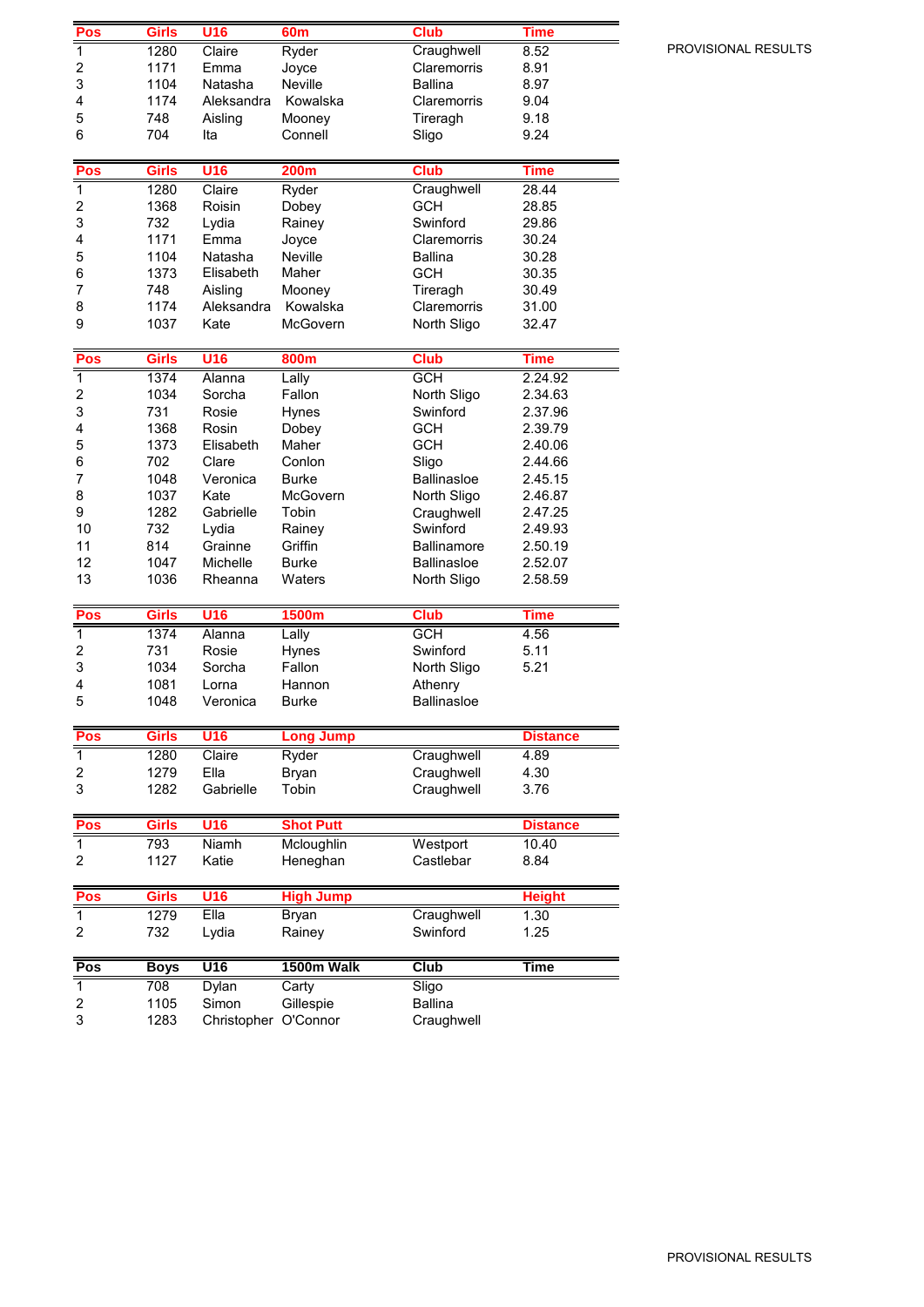| Pos                     | <b>Boys</b>  | $\overline{U16}$ | 60m Hurdles             | Club           | <b>Time</b>        |
|-------------------------|--------------|------------------|-------------------------|----------------|--------------------|
| 1                       | 1038         | Leigh            | Currid                  | North Sligo    | 12.03              |
|                         |              |                  |                         |                |                    |
| Pos                     | <b>Boys</b>  | $\overline{U16}$ | 60 <sub>m</sub>         | Club           | <b>Time</b>        |
| 1                       | 706          | Zak              | Irwin                   | Sligo          | 7.45               |
| 2                       | 1376         | Simon            | O'Shaughnessy           | <b>GCH</b>     | 7.73               |
| 3                       | 1377         | James            | Mitchell                | <b>GCH</b>     | 7.79               |
| 4                       | 797          | Diarmuid         | <b>McGreal</b>          | Westport       | 8.07               |
| 5                       | 1381         | James            | Fleming                 | <b>GCH</b>     | 8.18               |
| 6                       | 1379         | Owen             | McDonnell               | <b>GCH</b>     | 8.35               |
| 7                       | 1040         | Ben              | Roberts                 | North Sligo    | 8.68               |
| 8                       | 1382         | Oisin            | Cunningham              | <b>GCH</b>     | 8.93               |
| Pos                     | <b>Boys</b>  | $\overline{U16}$ | 200m                    | Club           | <b>Time</b>        |
| 1                       | 706          | Zak              | Irwin                   | Sligo          | 24.46              |
| 2                       | 1376         | Simon            | O'Shaughnessy           | <b>GCH</b>     | 25.15              |
| 3                       | 1381         | James            | Fleming                 | <b>GCH</b>     | 25.88              |
| 4                       | 1377         | James            | Mitchell                | <b>GCH</b>     | 25.94              |
| 5                       | 797          | Diarmuid         | McGreal                 | Westport       | 25.97              |
| 6                       | 1379         | Owen             | McDonnell               | <b>GCH</b>     | 26.65              |
| $\overline{7}$<br>8     | 1105         | Simon<br>Oisin   | Gillespie<br>Cunningham | <b>Ballina</b> | 27.36              |
|                         | 1382         |                  |                         | <b>GCH</b>     | 30.22              |
| Pos                     | <b>Boys</b>  | U16              | 800m                    | Club           | <b>Time</b>        |
| 1                       | 1289         | Nicolas          | Sheehan                 | Craughwell     | 2.11.84            |
| 2                       | 1284         | Conor            | Gillen                  | Craughwell     | 2.17.08            |
| 3                       | 708          | Dylan            | Carty                   | Sligo          | 2.17.35            |
| 4                       | 1040         | Ben              | Roberts                 | North Sligo    | 2.17.45            |
| 5                       | 705          | Thomas           | Delahunty               | Sligo          | 2.30.51            |
| 6<br>7                  | ?<br>1287    | John             | Cormican                | Craughwell     | 2.33.94<br>2.45.38 |
|                         |              |                  |                         |                |                    |
| Pos                     | <b>Boys</b>  | U16              | 1500m                   | Club           | Time               |
| 1                       | 1284         | Conor            | Gillen                  | Craughwell     | 4.34               |
| 2                       | 1288         | Matthew          | Moran                   | Craughwell     | 5.02               |
| 3                       | 1210         | Cian             | Murray                  | Carrick O S    |                    |
| 4                       | 1287         | John             | Cormican                | Craughwell     |                    |
| Pos                     | <b>Boys</b>  | U16              | <b>Long Jump</b>        |                | <b>Distance</b>    |
| $\overline{1}$          | 1285         | Diarmuid         | Prendergast             | Craughwell     | 4.78               |
| 2                       | 1286         | Oisin            | <b>McNally</b>          | Craughwell     | 4.74               |
| 3                       | 797          | Diarmuid         | McGreal                 | Westport       | 4.61               |
| 4                       | 1382         | Oisin            | Cunningham              | <b>GCH</b>     | 4.57               |
| Pos                     | <b>Boys</b>  | U16              | <b>Shot Putt</b>        |                | <b>Distance</b>    |
| $\overline{1}$          | 847          | Conall           | O'Brien                 | St. Ronan's    | 12.52              |
| 2                       | 1285         | Diarmuid         | Prendergast             | Craughwell     | 10.14              |
| Pos                     | <b>Boys</b>  | U16              | <b>High Jump</b>        |                | <b>Height</b>      |
| 1                       | 1286         | Oisin            | <b>McNally</b>          | Craughwell     | 1.40               |
|                         |              |                  |                         |                |                    |
| Pos                     | Girls        | <b>U17</b>       | 1500m Walk              | <b>Club</b>    | Time               |
| $\mathbf{1}$            | 1450         | Michelle         | <b>Beirne</b>           | Mohill A.C.    |                    |
| 2                       | 798          | Ashling          | Heneghan                | Westport       |                    |
| 3<br>4                  | 800          | Deena            | sadik                   | Westport       |                    |
|                         | 846          | Marie            | Kiernan                 | St. Ronan's    |                    |
| Pos                     | Girls        | <b>U17</b>       | <b>60m Hurdles</b>      | <b>Club</b>    | Time               |
| 1                       | 1454         | Louise           | Mulvaney                | North Leitrim  | 11.44              |
| 2                       | 1290         | Melissa          | <b>Mullins</b>          | Craughwell     | 12.38              |
| Pos                     | <b>Girls</b> | <b>U17</b>       | 60 <sub>m</sub>         | <b>Club</b>    | Time               |
| $\overline{1}$          | 1292         | Mairead          | McCan                   | Craughwell     | 8.53               |
| $\overline{\mathbf{c}}$ | 1385         | Jane             | Lydon                   | <b>GCH</b>     | 8.62               |
| 3                       | 1293         | Jessica          | Heneghan                | Craughwell     | 8.72               |
| 4                       | 1128         | Tanya            | Ruane                   | Castlebar      | 8.84               |
| 5                       | 1454         | Louise           | Mulvaney                | North Leitrim  | 8.91               |
| 6                       | 799          | Ellen            | Moran                   | Westport       | 9.10               |
| 7                       | 1386         | Solange          | Veranda                 | <b>GCH</b>     | 9.11               |
| 8                       | 749          | Rhiannon         | Roberts                 | Tireragh       | 9.15               |
| 9                       | 1387         | Caoimhe          | Esslemont               | <b>GCH</b>     | 9.22               |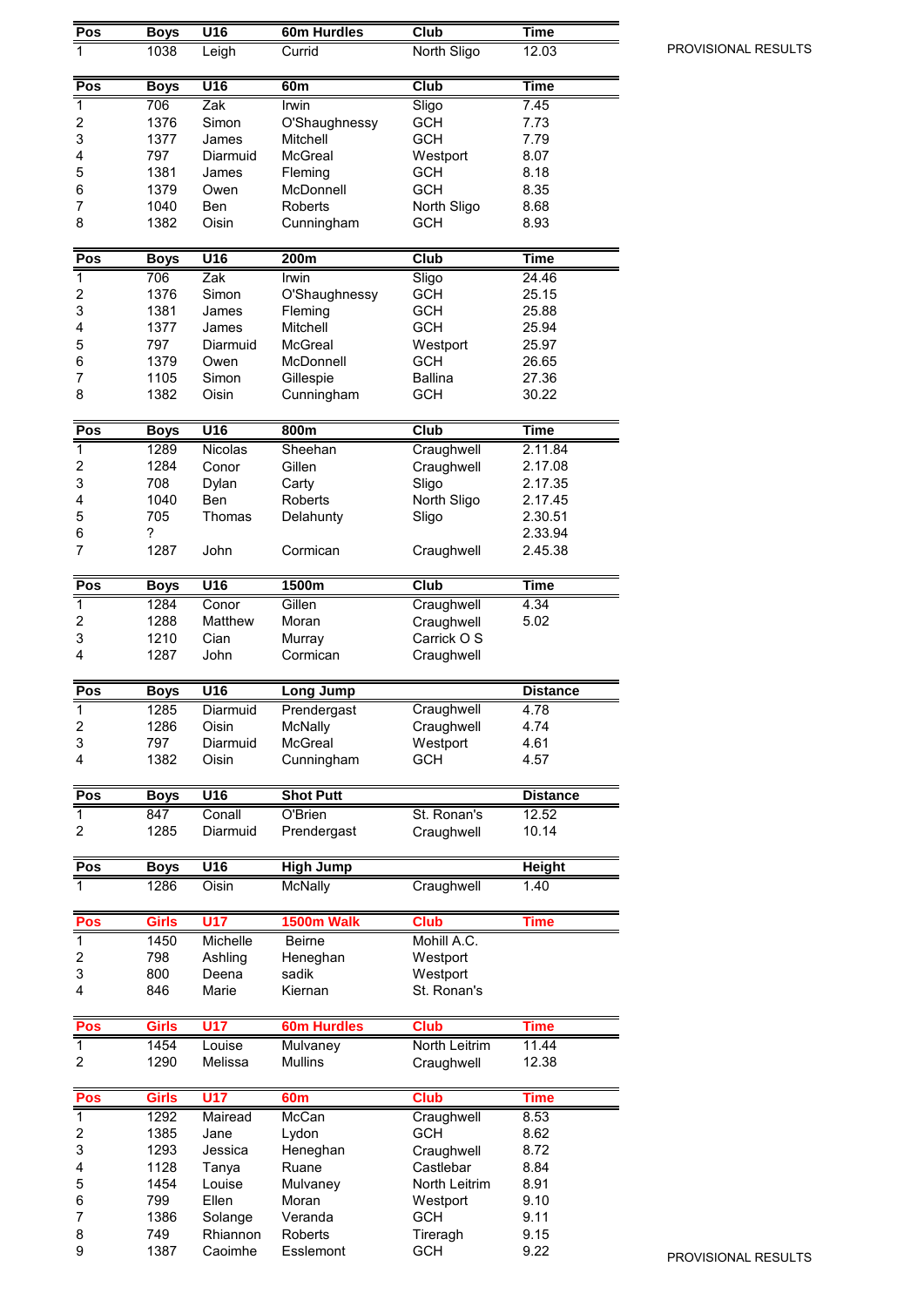|                         | <b>Girls</b> | U17              | <b>200m</b>      | <b>Club</b>             | Time            |
|-------------------------|--------------|------------------|------------------|-------------------------|-----------------|
| $\overline{1}$          | 1293         | Jessica          | Heneghan         | Craughwell              | 29.30           |
| 2                       | 1454         | Louise           | Mulvaney         | North Leitrim           | 29.96           |
| 3                       | 733          | Dara             | Sherry           | Swinford                | 29.98           |
| 3                       | 1385         | Jane             | Lydon            | <b>GCH</b>              | 29.98           |
| 5                       | 1082         | Maire            | Touhy            | Athenry                 | 30.15           |
| 6                       | 749          | Rhiannon         | Roberts          | Tireragh                | 30.57           |
| 7                       | 1387         | Caoimhe          | Esslemont        | <b>GCH</b>              | 31.06           |
| 8                       | 1290         | Melissa          | <b>Mullins</b>   | Craughwell              | 31.34           |
| 9                       | 1386         | Solange          | Veranda          | <b>GCH</b>              | 32.04           |
|                         |              |                  |                  |                         |                 |
| Pos                     | Girls        | <b>U17</b>       | 800m             | <b>Club</b>             | <b>Time</b>     |
| $\mathbf 1$             | 815          | Laura            | O Dowd           | <b>Ballinamore</b>      | 2.28.14         |
| $\overline{\mathbf{c}}$ | 733          | Dara             | Sherry           | Swinford                | 2.38.61         |
| 3                       | 1049         | Kate             | <b>Burke</b>     | <b>Ballinasloe</b>      | 2.38.98         |
| 4                       | 1082         | Maire            | Touhy            | Athenry                 | 2.45.39         |
| 5                       | 1291         | Órla             | McDaid           | Craughwell              | 2.46.35         |
| 6                       | 734          | Aoife            | McCann           | Swinford                | 2.48.55         |
| $\overline{7}$          | 1383         | Eleanor          | Whyte            | <b>GCH</b>              | 2.48.69         |
|                         |              |                  |                  |                         |                 |
| Pos                     | <b>Girls</b> | <b>U17</b>       | 1500m            | <b>Club</b>             | <b>Time</b>     |
| $\overline{1}$          | 799          | Ellen            | Moran            | Westport                |                 |
| $\overline{\mathbf{c}}$ | 1049         | Kate             | <b>Burke</b>     | <b>Ballinasloe</b>      |                 |
| 3                       | 734          | Aoife            | McCann           | Swinford                |                 |
| 4                       | 733          | Dara             | Sherry           | Swinford                |                 |
| 5                       | 842          | Katie            | Kelly            | St. Ronan's             |                 |
| 6                       | 709          | Orla             | Mulvihill        | Sligo                   |                 |
| 7                       | 735          | Ayse             | Terzioglu        | Swinford                |                 |
|                         |              |                  |                  |                         |                 |
| Pos                     | <b>Girls</b> | U17              | <b>Long Jump</b> |                         | <b>Distance</b> |
| $\overline{1}$          | 1295         | Marie            | McNamara         | Craughwell              | 5.05            |
| $\overline{\mathbf{c}}$ | 710          | Ania             | Bednorz          | Sligo                   | 5.00            |
| 3                       | 1292         | Mairead          | McCan            | Craughwell              | 4.61            |
| 4                       | 1290         | Melissa          | <b>Mullins</b>   | Craughwell              | 4.27            |
| 5                       | 1386         | Solange          | Veranda          | <b>GCH</b>              | 4.01            |
| 6                       | 709          | Orla             | Mulvihill        | Sligo                   | 3.22            |
|                         |              |                  |                  |                         |                 |
| Pos                     | <b>Girls</b> | <b>U17</b>       | <b>Shot Putt</b> |                         | <b>Distance</b> |
| $\overline{1}$          | 1041         | Sarah            | Oates            | North Sligo             | 7.89            |
| $\overline{\mathbf{c}}$ | 1129         | Kate             | Heneghan         | Castlebar               | 7.50            |
|                         |              |                  |                  |                         |                 |
| 3                       | 749          | Rhiannon         | Roberts          | Tireragh                | 7.18            |
|                         |              |                  |                  |                         |                 |
| Pos                     | <b>Girls</b> | <b>U17</b>       | <b>High Jump</b> |                         | <b>Height</b>   |
| 1                       | 1295         | <b>Marie</b>     | <b>McNamara</b>  | Craughwell              | 1.60            |
| 2                       | 1292         | Mairead          | McCan            | Craughwell              | 1.40            |
|                         |              |                  |                  |                         |                 |
| Pos                     | <b>Boys</b>  | U17              | 1500m Walk       | Club                    | <b>Time</b>     |
|                         | 1130         | Patrick          | Bell             | Castlebar               |                 |
|                         |              |                  | 60m Hurdles      |                         | <b>Time</b>     |
| Pos                     | <b>Boys</b>  | U17              |                  | Club                    |                 |
| 1                       | 1388         | Evan             | McGuire          | G.C.H                   | 9.20            |
| 2                       | 1178         | Eoin             | Duffy            | Claremorris             | 9.96            |
| 3                       | 1439         | Justin           | Cooney           | Loughrea                | 10.36           |
| Pos                     | <b>Boys</b>  | U17              | 60 <sub>m</sub>  | Club                    | <b>Time</b>     |
| 1                       | 1212         | Cathal           | McElgunn         | Carrick O S             | 7.64            |
| 2                       | 1388         | Evan             | <b>McGuire</b>   | G.C.H                   | 7.67            |
| 3                       | 1178         | Eoin             | Duffy            | Claremorris             | 7.89            |
| 4                       | 1179         | Sean             | Gormally         | Claremorris             | 7.96            |
| 5                       | 1043         | Shane            | Gillen           | North Sligo             | 8.06            |
| 6                       | 1391         | Gary             | Cooney           | G.C.H                   | 8.12            |
| 7                       | 802          | Jason            | Gavin            | Westport                | 8.56            |
| 8                       | 1181         | <b>Brendan</b>   | Crowe            | Claremorris             | 8.63            |
|                         |              |                  |                  |                         |                 |
| Pos                     | <b>Boys</b>  | $\overline{U17}$ | 200m             | Club                    | <b>Time</b>     |
| $\overline{1}$          | 1388         | Evan             | <b>McGuire</b>   | G.C.H                   | 24.13           |
| 2                       | 1042         | Kieran           | Elliott          | North Sligo             | 24.56           |
| 3                       | 1212         | Cathal           | McElgunn         | Carrick O S             | 24.93           |
| 4                       | 1179         | Sean             | Gormally         | Claremorris             | 25.64           |
| 5<br>6                  | 802<br>1043  | Jason<br>Shane   | Gavin<br>Gillen  | Westport<br>North Sligo | 25.83<br>25.88  |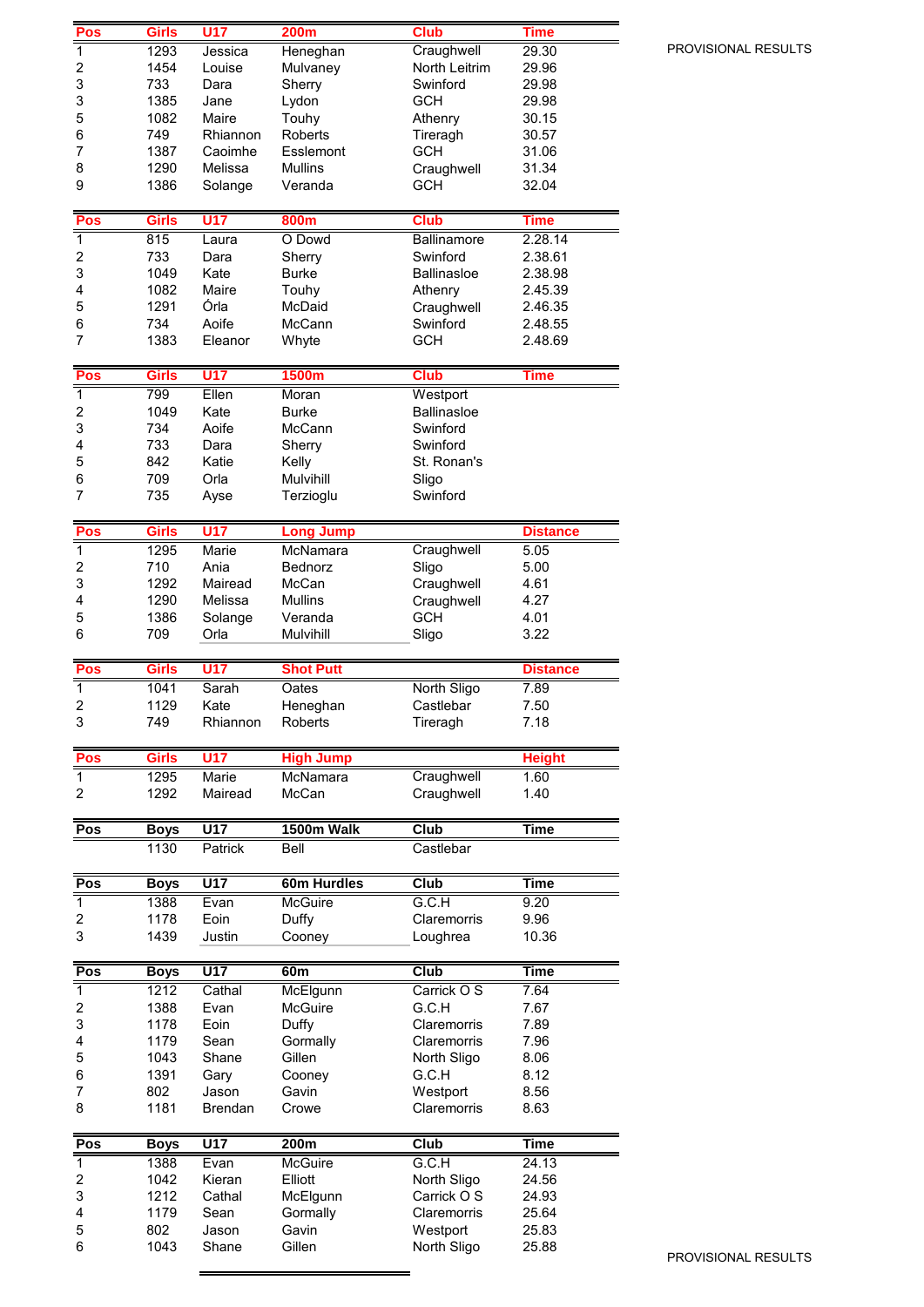| Pos                     | <b>Boys</b>  | U17            | 800m                   | Club                    | Time                   |
|-------------------------|--------------|----------------|------------------------|-------------------------|------------------------|
| $\overline{1}$          | 1211         | Daire          | Farrell                | Carrick O S             | 2.04.10                |
| $\overline{\mathbf{c}}$ | 1296         | Finn           | Stoneman               | Craughwell              | 2.12.29                |
| 3                       | 802          | Jason          | Gavin                  | Westport                | 2.13.31                |
| 4                       | 1451         | Mark           | Muldowney              | Mohill A.C.             | 2.15.44                |
| 5                       | 711          | Aishan         | Patil                  | Sligo                   | 2.24.31                |
| 6                       | 823          | Jamie          | <b>Bracken</b>         | Roscommon               | 2.32.71                |
| 7                       | 1180         | Eoin           | Earley                 | Claremorris             | 2.48.79                |
| 8                       | 1045         | Geoff          | Howley                 | North Sligo             | 2.49.13                |
|                         |              |                |                        |                         |                        |
| Pos                     | <b>Boys</b>  | U17            | 1500m                  | Club                    | <b>Time</b>            |
| $\overline{1}$          | 801          | David          | Harper                 | Westport                | 4.11                   |
| $\overline{\mathbf{c}}$ | 1211         | Daire          | Farrell                | Carrick O S             | 4.20                   |
| 3                       | 1296         | Finn           | Stoneman               | Craughwell              | 4.33                   |
| 4                       | 711          | Aishan         | Patil                  | Sligo                   | 4.40                   |
| 5                       | 1451         | Mark           | Muldowney              | Mohill A.C.             | 5.00                   |
|                         |              |                |                        |                         |                        |
| Pos                     | <b>Boys</b>  | U17            | <b>Long Jump</b>       |                         | <b>Distance</b>        |
| $\mathbf 1$             | 1391         | Gary           | Cooney                 | G.C.H                   | 5.51                   |
| $\overline{c}$          | 1440         | Caomhan        | Conaghan               | Loughrea                | 5.40                   |
| 3                       | 1297         | Peter          | Treacy                 | Craughwell              | 5.26                   |
| 4                       | 1439         | Justin         | Cooney                 | Loughrea                | 5.04                   |
| 5                       | 823          | Jamie          | <b>Bracken</b>         | Roscommon               | 4.31                   |
|                         |              |                |                        |                         |                        |
| Pos                     | <b>Boys</b>  | U17            | <b>High Jump</b>       |                         | <b>Height</b>          |
| $\overline{1}$          | 1440         | Caomhan        | Conaghan               | Loughrea                | 1.72                   |
| 2                       | 1439         | Justin         | Cooney                 | Loughrea                | 1.65                   |
| 3                       | 1178         | Eoin           | Duffy                  | Claremorris             | 1.55                   |
| Pos                     | <b>Girls</b> | <b>U18</b>     | 1500m Walk             | <b>Club</b>             | <b>Time</b>            |
| 1                       | 737          | Cliona         | Mulroy                 | Swinford                |                        |
|                         |              |                |                        |                         |                        |
| Pos                     | <b>Girls</b> | <b>U18</b>     | <b>60m Hurdles</b>     | <b>Club</b>             | <b>Time</b>            |
| 1                       | 803          | Katie          | <b>Hyland</b>          | Westport                | 10.78                  |
|                         |              |                |                        |                         |                        |
| Pos                     | <b>Girls</b> | U18            | 60 <sub>m</sub>        | <b>Club</b>             | <b>Time</b>            |
| $\mathbf{1}$            | 1107         | Emily          | <b>Burns</b>           | <b>Ballina</b>          | 8.55                   |
| 2                       | 736          | Nadine         | Rainey                 | Swinford                | 8.59                   |
| 3                       | 738          | Claudia        | Davey                  | Swinford                | 8.66                   |
|                         |              |                |                        |                         |                        |
| Pos                     | <b>Girls</b> | U18            | 200m                   | <b>Club</b>             | <b>Time</b>            |
| $\overline{1}$          | 736          | Nadine         | Rainey                 | Swinford                | 28.70                  |
| 2                       | 738          | Claudia        | Davey                  | Swinford                | 29.03                  |
| 3                       | 1107         | Emily          | <b>Burns</b>           | <b>Ballina</b>          | 29.69                  |
|                         |              |                |                        |                         |                        |
| Pos                     | <b>Girls</b> | U18            | 300m                   | <b>Club</b>             | <b>Time</b>            |
| 1                       | 736          | Nadine         | Rainey                 | Swinford                |                        |
|                         | Girls        | <b>U18</b>     |                        | <b>Club</b>             |                        |
| Pos<br>$\mathbf{1}$     | 1395         | Michelle       | 800m<br>Maher          | <b>GCH</b>              | <b>Time</b><br>2.32.95 |
| 2                       | 1299         | Katie          | O'Donoghue             | Craughwell              | 2.37.05                |
|                         |              |                |                        |                         |                        |
| Pos                     | <b>Girls</b> | U18            | <b>1500m</b>           | <b>Club</b>             | <b>Time</b>            |
| $\overline{1}$          | 1395         | Michelle       | Maher                  | <b>GCH</b>              |                        |
| 2                       | 737          | Cliona         | Mulroy                 | Swinford                |                        |
|                         |              |                |                        |                         |                        |
| Pos                     | <b>Girls</b> | <b>U18</b>     | <b>Long Jump</b>       |                         | <b>Distance</b>        |
| $\mathbf{1}$            | 1107         | Emily          | <b>Burns</b>           | <b>Ballina</b>          | 4.70                   |
| 2                       | 803          | Katie          | Hyland                 | Westport                | 4.68                   |
| 3                       | 1083         | Leticia        | Ryan-Collins           | Athenry                 | 4.55                   |
|                         |              |                |                        |                         |                        |
| Pos                     | <b>Girls</b> | U18            | <b>Triple Jump</b>     |                         | <b>Distance</b>        |
|                         | 710/         |                |                        |                         |                        |
|                         | <b>GUEST</b> | Ania           | Bednorz                | Sligo                   | 10.72                  |
| 1                       | 803          | Katie          | Hyland                 | Westport                | 10.00                  |
| $\overline{c}$          | 804          | Alice          | Dever                  | Westport                | 9.60                   |
|                         |              |                |                        |                         |                        |
| Pos                     | <b>Girls</b> | <b>U18</b>     | <b>Shot Putt</b>       |                         | <b>Distance</b>        |
| $\overline{1}$<br>2     | 1299<br>1131 | Katie<br>Niamh | O'Donoghue<br>Naughton | Craughwell<br>Castlebar | 7.64<br>5.83           |
|                         |              |                |                        |                         |                        |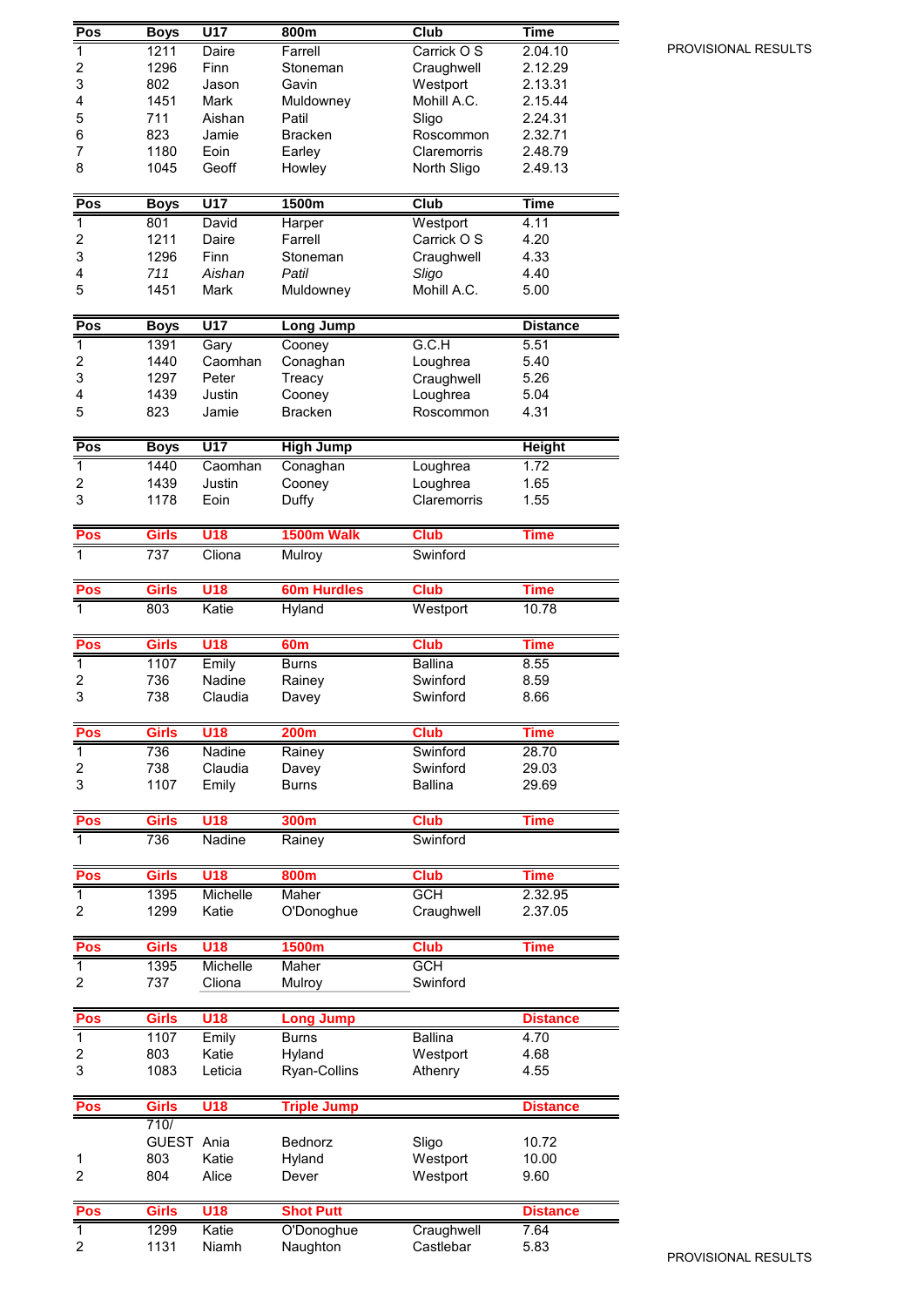| Pos                   | <b>Girls</b>        | U18                       | <b>High Jump</b>   |                          | <b>Height</b>        |
|-----------------------|---------------------|---------------------------|--------------------|--------------------------|----------------------|
| 1                     | 803                 | Katie                     | <b>Hyland</b>      | Westport                 | 1.45                 |
| 2                     | 1299                | Katie                     | O'Donoghue         | Craughwell               | 1.40                 |
| Pos                   | <b>Boys</b>         | $\overline{U18}$          | 1500m Walk         | $\overline{\text{Club}}$ | <b>Time</b>          |
| 1                     | 1182                | Paul                      | Murphy             | Claremorris              |                      |
| Pos                   | <b>Boys</b>         | U18                       | 60m Hurdles        | Club                     | <b>Time</b>          |
| 1                     | 1396                | Sean                      | Kyne               | <b>GCH</b>               | 9.46                 |
| Pos                   | <b>Boys</b>         | U18                       | 60 <sub>m</sub>    | Club                     | <b>Time</b>          |
| $\overline{1}$        | 1397                | Ben                       | Cooney             | <b>GCH</b>               | 7.52                 |
| 2                     | 1398                | Darragh                   | Whyte              | <b>GCH</b>               | 7.54                 |
| 3                     | 1399                | Ronan                     | Dobey              | <b>GCH</b>               | 7.56                 |
| 4                     | 1302                | Cathal                    | Cronin             | Craughwell               | 8.15                 |
| Pos                   | <b>Boys</b>         | U18                       | 200m               | Club                     | <b>Time</b>          |
| $\overline{1}$        | 1398                | Darragh                   | Whyte              | <b>GCH</b>               | 24.17                |
| 2                     | 1397                | Ben                       | Cooney             | <b>GCH</b>               | 24.24                |
| 3<br>4                | 1399                | Ronan<br>Cathal           | Dobey<br>Cronin    | <b>GCH</b>               | 25.21                |
|                       | 1302                |                           |                    | Craughwell               | 26.57                |
| Pos<br>$\overline{1}$ | <b>Boys</b><br>1401 | $\overline{U18}$<br>Shane | 400m               | Club<br><b>GCH</b>       | <b>Time</b><br>55.71 |
| 2                     |                     | Guest                     | Fahey              |                          | 55.72                |
| Pos                   | <b>Boys</b>         | U18                       | 800m               | Club                     | <b>Time</b>          |
| 1                     | 805                 | Anthony                   | Chambers           | Westport                 | 2.02.62              |
| 2<br>3                | 1400<br>1303        | Anthony<br>Pádraic        | Hebron<br>Tobin    | <b>GCH</b>               | 2.04.45<br>2.14.87   |
| 4                     | 1133                | David                     | Bell               | Craughwell<br>Castlebar  | 2.16.15              |
| 5                     | 1401                | Shane                     | Fahey              | <b>GCH</b>               | 2.17.27              |
| Pos                   | <b>Boys</b>         | U18                       | 1500m              | Club                     | <b>Time</b>          |
| $\mathbf{1}$          | 805                 | Anthony                   | Chambers           | Westport                 |                      |
| 2                     | 1108                | Hugh                      | Armstrong          | <b>Ballina</b>           |                      |
| 3                     | 1405                | Adrian                    | Hardiman           | <b>GCH</b>               |                      |
| 4                     | 1403                | Cian                      | Corcoran           | <b>GCH</b>               |                      |
| 5                     | 1109                | Jonathan                  | Deane              | <b>Ballina</b>           |                      |
| Pos                   | <b>Boys</b>         | $\overline{U18}$          | Long Jump          |                          | <b>Distance</b>      |
| $\mathbf{1}$          | 713                 | Colm                      | <b>Bourke</b>      | Sligo                    | 5.41                 |
| 2                     | 1302                | Cathal                    | Cronin             | Craughwell               | 5.20                 |
| Pos                   | <b>Boys</b>         | U18                       | <b>Triple Jump</b> |                          | <b>Distance</b>      |
| 1                     | 713                 | Colm                      | <b>Bourke</b>      | Sligo                    | 10.82                |
| Pos                   | <b>Boys</b>         | $\overline{U18}$          | <b>High Jump</b>   |                          | <b>Height</b>        |
|                       |                     | Michael                   |                    |                          |                      |
|                       | 1183                | Owen                      | Kilduff            | Claremorris              |                      |
| Pos                   | <b>Girls</b>        | U19                       | <b>60m Hurdles</b> | <b>Club</b>              | Time                 |
| 1                     | 1408                | Amy                       | Rohan              | <b>GCH</b>               | 11.03                |
| Pos                   | <b>Girls</b>        | U19                       | 60 <sub>m</sub>    | <b>Club</b>              | Time                 |
| $\overline{1}$        | 1408                | Amy                       | Rohan              | <b>GCH</b>               | 8.52                 |
| Pos                   | <b>Girls</b>        | U19                       | <b>200m</b>        | <b>Club</b>              | <b>Time</b>          |
| $\mathbf{1}$          | 1406                | Tara                      | Hession            | <b>GCH</b>               | 27.49                |
| <b>Pos</b>            | <b>Girls</b>        | U19                       | 400m               | <b>Club</b>              | Time                 |
|                       | 1406                | Tara                      | Hession            | <b>GCH</b>               |                      |
| Pos                   | <b>Girls</b>        | <b>U19</b>                | <b>800m</b>        | <b>Club</b>              | <b>Time</b>          |
| $\mathbf{1}$          | 739                 | Fionnuala                 | Mulroy             | Swinford                 | 2.38.02              |
| 2                     | 1050                | Claire                    | <b>Burke</b>       | <b>Ballinasloe</b>       | 2.39.31              |
| 3                     | 816                 | Aine                      | Heslin             | <b>Ballinamore</b>       | 2.39.92              |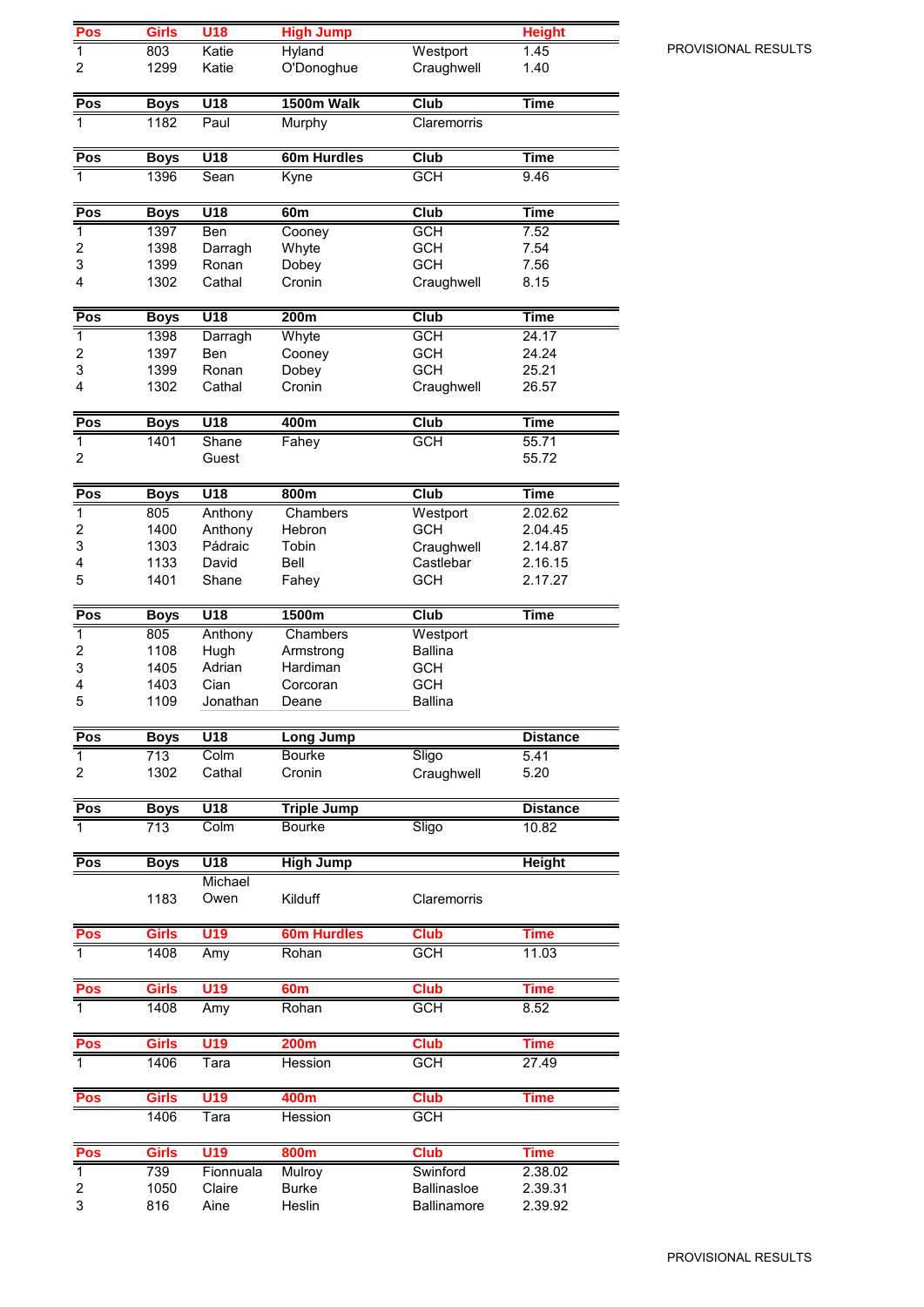| Pos               | Girls               | U19                | 1500m                       | <b>Club</b>               | Time            |
|-------------------|---------------------|--------------------|-----------------------------|---------------------------|-----------------|
| $\overline{1}$    | 739                 | Fionnuala          | Mulroy                      | Swinford                  |                 |
| 2                 | 816                 | Aine               | Heslin                      | <b>Ballinamore</b>        |                 |
| 3                 | 1050                | Claire             | <b>Burke</b>                | <b>Ballinasloe</b>        |                 |
|                   |                     |                    |                             |                           |                 |
| Pos               | Girls               | U19                | <b>High Jump</b>            |                           | <b>Height</b>   |
| $\mathbf{1}$      | 1085                | Sinead             | Touhy                       | Athenry                   | 1.55            |
| 2                 | 1084                | Sorcha             | Murphy                      | Athenry                   | 1.40            |
| Pos               | <b>Boys</b>         | U19                | 60m Hurdles                 | Club                      | Time            |
| $\overline{1}$    | 1412                | Simon              | Callaghan                   | <b>GCH</b>                | 9.25            |
| 2                 | 1185                | Sean               | Gill                        | Claremorris               | 9.56            |
|                   |                     |                    |                             |                           |                 |
| Pos               | <b>Boys</b>         | $\overline{U19}$   | 60m                         | <b>Club</b>               | <b>Time</b>     |
| $\mathbf{1}$      | 715                 | Kevin              | McGlynn                     | Sligo                     | 7.66            |
|                   |                     |                    |                             |                           |                 |
| Pos               | <b>Boys</b>         | $\overline{U19}$   | 200m                        | Club                      | <b>Time</b>     |
| $\mathbf{1}$      | 1409                | Ronan              | Kelly                       | GCH                       | 24.68           |
| 2                 | 1185                | Sean               | Gill                        | Claremorris               | 25.10           |
|                   |                     |                    |                             |                           |                 |
| Pos               | <b>Boys</b>         | U19                | 400m                        | Club                      | <b>Time</b>     |
| $\mathbf{1}$<br>2 | 1410<br>1185        | Keith<br>Sean      | Fallon<br>Gill              | <b>GCH</b><br>Claremorris | 52.46<br>54.78  |
|                   |                     |                    |                             |                           |                 |
| Pos               | <b>Boys</b>         | $\overline{U19}$   | 800m                        | Club                      | <b>Time</b>     |
| 1                 | 1410                | Keith              | Fallon                      | <b>GCH</b>                | 2.02.41         |
|                   |                     |                    |                             |                           |                 |
| Pos               | <b>Boys</b>         | U19                | 1500m                       | Club                      | <b>Time</b>     |
| 1                 | $\overline{714}$    | Killian            | O'Connor                    | Sligo                     |                 |
| 2                 | 1305                | Peadar             | Ó hAirmhí                   | Craughwell                |                 |
| Pos               |                     | U19                |                             |                           | <b>Distance</b> |
| $\mathbf{1}$      | <b>Boys</b><br>1110 | Aaron              | <b>Long Jump</b><br>Murtagh | <b>Ballina</b>            | 5.83            |
| 2                 | 1441                | Emmett             | Creaven                     | Loughrea                  | 5.61            |
|                   |                     |                    |                             |                           |                 |
| Pos               | <b>Boys</b>         | U19                | <b>Triple Jump</b>          |                           | <b>Distance</b> |
| $\mathbf{1}$      | 1110                | Aaron              | Murtagh                     | <b>Ballina</b>            | 12.48           |
| $\overline{c}$    | 1441                | Emmett             | Creaven                     | Loughrea                  | 11.03           |
|                   |                     |                    |                             |                           |                 |
| Pos               | <b>Boys</b>         | U19                | <b>High Jump</b>            |                           | <b>Height</b>   |
| 1                 | 1441                | Emmett             | Creaven                     | Loughrea                  | 1.50            |
| Pos               | <b>Women Senior</b> |                    | 800m                        | <b>Club</b>               | <b>Time</b>     |
| $\overline{1}$    | 817                 | Niamh              | Griffin                     | <b>Ballinamore</b>        | 2.45.85         |
|                   |                     |                    |                             |                           |                 |
| Pos               | <b>Women Senior</b> |                    | <b>High Jump</b>            |                           | <b>Height</b>   |
| $\mathbf{1}$      |                     | Mary               | <b>Barrett</b>              | Loughrea                  | 1.20            |
|                   |                     |                    |                             |                           |                 |
| Pos               | Men                 | <b>Senior</b>      | 60m                         | Club                      | Time            |
| $\overline{1}$    | 821                 | John               | Walkin                      | Mayo                      | 7.73            |
| 2<br>3            | 1452<br>716         | Jonathan<br>Ciaran | Beirne<br>White             | Mohill A.C.<br>Sligo      | 7.85<br>8.03    |
|                   | 899                 | Daniel             | Kilgannon                   | Dublin                    | 8.13            |
|                   |                     |                    |                             |                           |                 |
| Pos               | Men                 | <b>Senior</b>      | 200m                        | Club                      | <b>Time</b>     |
| $\overline{1}$    | 821                 | John               | Walkin                      | Mayo                      | 25.13           |
| 2                 | 1452                | Jonathan           | <b>Beirne</b>               | Mohill A.C.               | 26.36           |
|                   |                     |                    |                             |                           |                 |
| Pos               | Men                 | <b>Senior</b>      | 400m                        | Club                      | <b>Time</b>     |
|                   | 1213                | Gerard             | O'Donnell                   | Carrick O S               |                 |
|                   | 848<br>849          |                    |                             | Guest<br>Guest            |                 |
|                   |                     |                    |                             |                           |                 |
| Pos               | Men                 | <b>Senior</b>      | 800m                        | <b>Club</b>               | <b>Time</b>     |
| $\mathbf{1}$      |                     | Robert             | Glynn                       | <b>GCH</b>                | 2.14.46         |
| 2                 |                     | Brendan            | Glynn                       | <b>GCH</b>                | 2.16.56         |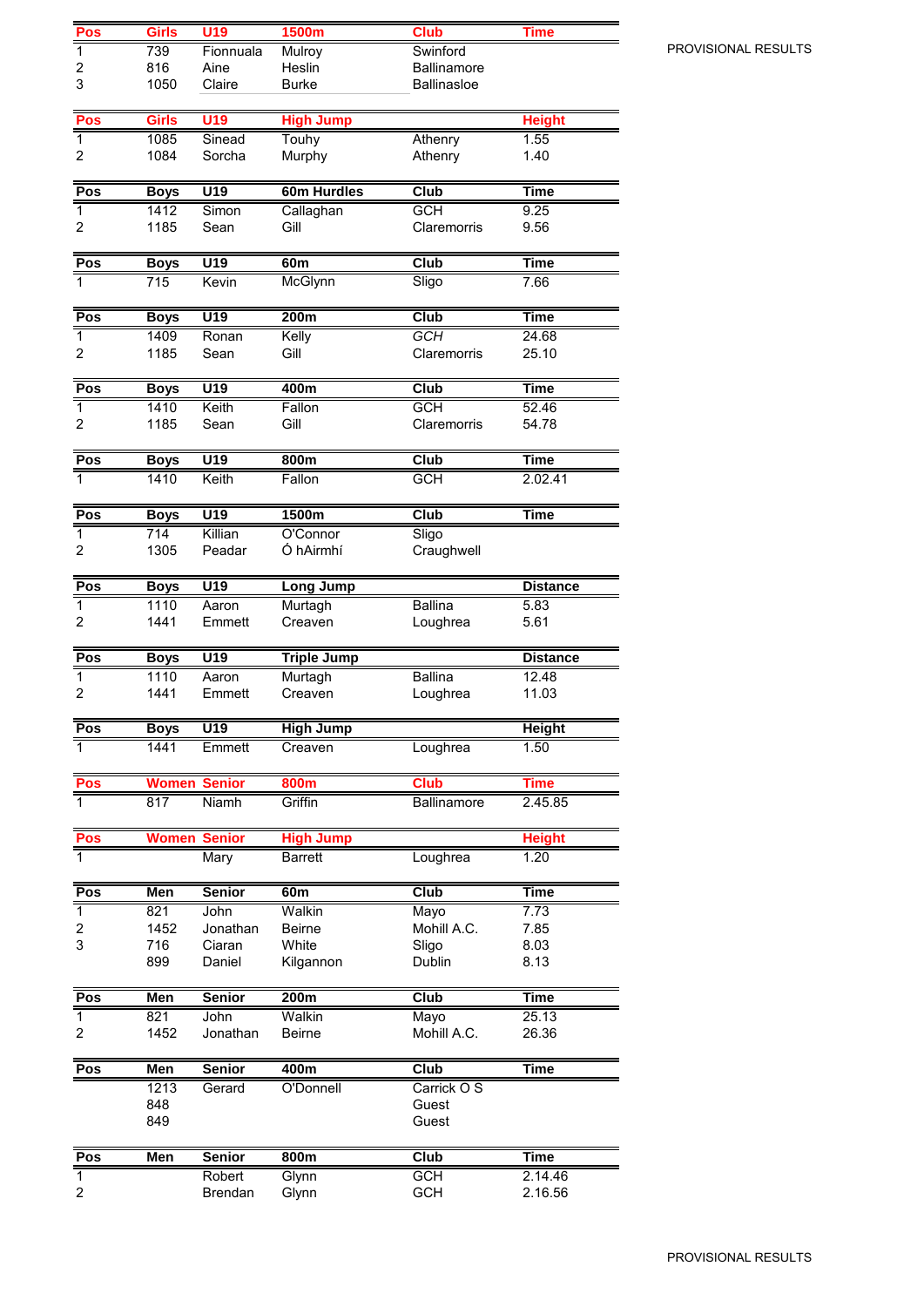| Pos                     | Men          | <b>Senior</b>    | 3000m            | Club           | Time            |
|-------------------------|--------------|------------------|------------------|----------------|-----------------|
| $\overline{\mathbf{1}}$ | 714          | Killian          | O'Connor         | Sligo          |                 |
| 2                       | 1305         | Peadar           | Ó hAirmhí        | Craughwell     |                 |
| 3                       | 900          | Alan             | Kelly            | <b>GCH</b>     |                 |
| 4                       | 1108         | Hugh             | Armstrong        | <b>Ballina</b> |                 |
| 5                       | 1405         | Adrian           | Hardiman         | <b>GCH</b>     |                 |
| 6                       | 1403         | Cian             | Corcoran         | <b>GCH</b>     |                 |
| 7                       | 1109         | Jonathan         | Deane            | <b>Ballina</b> |                 |
| Pos                     | Men          | <b>Senior</b>    | <b>Long Jump</b> |                | <b>Distance</b> |
| 1                       | 716          | Ciaran           | White            | Sligo          | 5.91            |
|                         |              |                  |                  |                |                 |
| Pos                     | <b>Men</b>   | <b>Senior</b>    | <b>Shot Putt</b> |                | <b>Distance</b> |
| $\overline{1}$          | 1452         | Jonathan         | <b>Byrne</b>     | <b>Mohill</b>  | 8.91            |
| Pos                     | <b>Girls</b> | <b>U12</b>       | 4x100m           | <b>Club</b>    | <b>Time</b>     |
| $\overline{1}$          | 1414         |                  |                  | <b>GCH</b>     | 1.02.1          |
| 1                       | 1089         |                  |                  | Athenry        | 1.02.1          |
| 3                       | 1308         |                  |                  | Craughwell     | 1.03.5          |
| 4                       | 1159         |                  |                  | Claremorris    | 1.03.7          |
| 5                       | 1214         |                  |                  | Carrick O S    | 1.10.8          |
| Pos                     | <b>Boys</b>  | $\overline{U12}$ | 4x100m           | Club           | <b>Time</b>     |
| $\mathbf{1}$            | 1316         |                  |                  | Craughwell     | 1.01.4          |
| 2                       | 1167         |                  |                  | Claremorris    | 1.03.0          |
| Pos                     | Girls        | U13              | 4x100m           | <b>Club</b>    | <b>Time</b>     |
| $\overline{\mathbf{1}}$ | 1309         |                  |                  | Craughwell A   | 1.01.5          |
| $\overline{\mathbf{c}}$ | 1091         |                  |                  | Athenry        | 1.03.1          |
| 3                       | 1416         |                  |                  | <b>GCH</b>     | 1.03.3          |
| 4                       | 1310         |                  |                  | Craughwell B   | 1.04.7          |
| Pos                     | <b>Boys</b>  | $\overline{U13}$ | 4x100m           | Club           | <b>Time</b>     |
| $\overline{1}$          | 1427         |                  |                  | <b>GCH</b>     | 0.55.4          |
| $\overline{c}$          | 1317         |                  |                  | Craughwell A   | 1.00.5          |
| 3                       | 1475         |                  |                  | Claremorris    | 1.02.0          |
| 4                       | 1318         |                  |                  | Craughwell B   | 1.03.4          |
| Pos                     | <b>Girls</b> | <b>U14</b>       | 4x200m           | <b>Club</b>    | <b>Time</b>     |
| 1                       | 1311         |                  |                  | Craughwell     | 2.05.5          |
| Pos                     | <b>Boys</b>  | U14              | 4x200m           | Club           | Time            |
| $\overline{1}$          | 1429         |                  |                  | <b>GCH</b>     | 2.03.2          |
| 2                       | 1111         |                  |                  | <b>Ballina</b> | 2.04.9          |
| $\mathsf 3$             | 1215         |                  |                  | Carrick O S    | 2.10.0          |
| Pos                     | <b>Girls</b> | <b>U15</b>       | 4x200m           | <b>Club</b>    | Time            |
| $\overline{1}$          | 1312         |                  |                  | Craughwell     | 1.58.5          |
| 2                       | 1419         |                  |                  | <b>GCH</b>     | 1.59.9          |
| 3                       | 1443         |                  |                  | Carrick O S    | 2.00.7          |
| Pos                     | <b>Boys</b>  | U15              | 4x200m           | <b>Club</b>    | <b>Time</b>     |
| $\overline{1}$          | 1046         |                  |                  | North Sligo    | 1.47.8          |
| 2                       | 1319         |                  |                  | Craughwell     | 1.53.5          |
| 3                       | 1431         |                  |                  | <b>GCH</b>     | 2.00.6          |
| Pos                     | <b>Girls</b> | U <sub>16</sub>  | 4x200m           | <b>Club</b>    | <b>Time</b>     |
| $\overline{1}$          | 1421         |                  |                  | <b>GCH</b>     | 1.55.8          |
| 2                       | 1175         |                  |                  | Claremorris    | 2.00.3          |
| 3                       | 1313         |                  |                  | Craughwell     | 2.03.1          |
| Pos                     | <b>Boys</b>  | U16              | 4x200m           | Club           | <b>Time</b>     |
| $\mathbf{1}$            | 1432         |                  |                  | <b>GCH</b>     | 1.44.5          |
| 2                       | 822          |                  |                  | North Sligo    | 1.53.7          |
| Pos                     | Girls        | <b>U17</b>       | 4x200m           | <b>Club</b>    | Time            |
| $\overline{1}$          | 1314         |                  |                  | Craughwell     | 1.55.1          |
| $\overline{\mathbf{c}}$ | 1423         |                  |                  | <b>GCH</b>     | 2.02.9          |